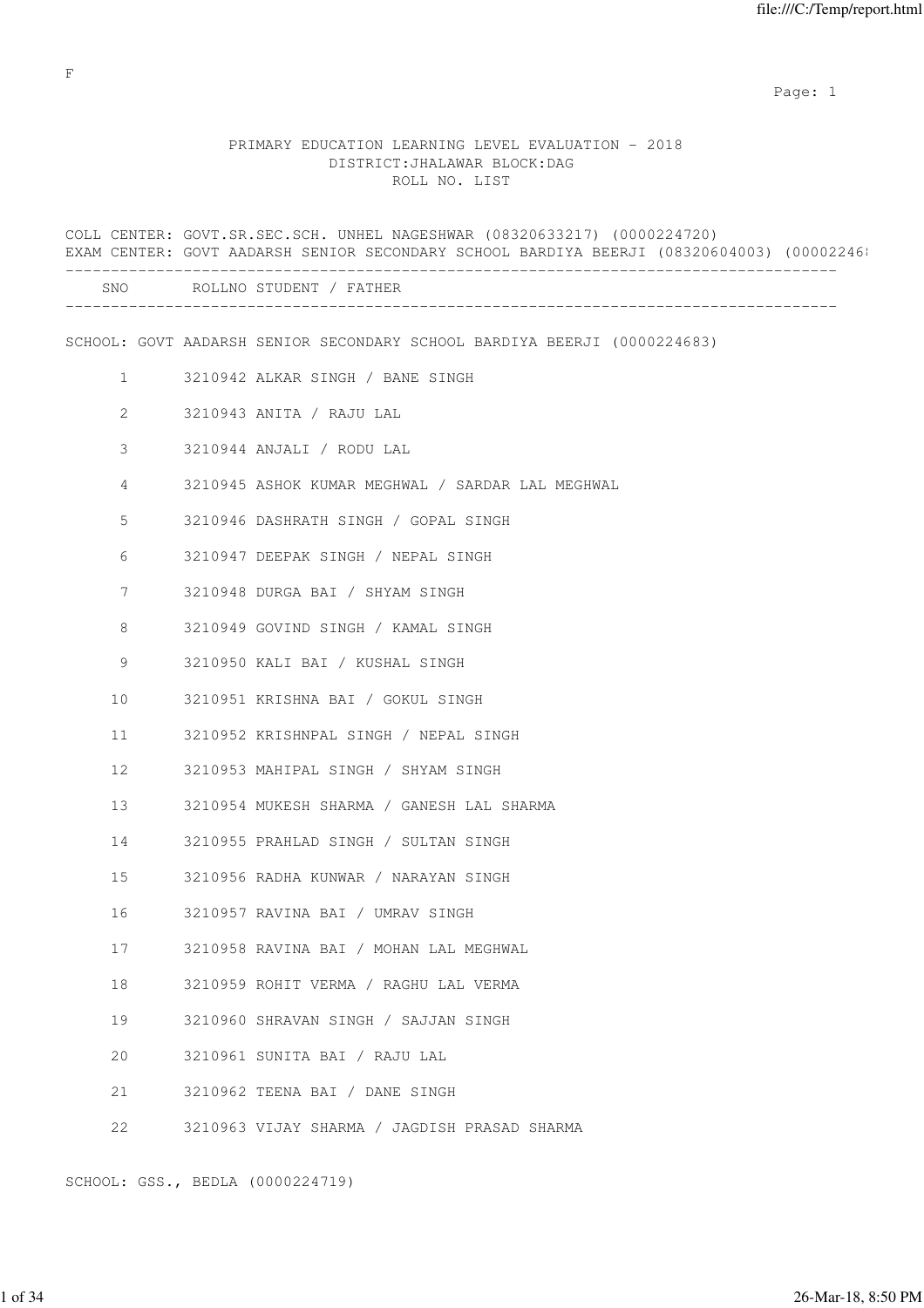## PRIMARY EDUCATION LEARNING LEVEL EVALUATION - 2018 DISTRICT:JHALAWAR BLOCK:DAG ROLL NO. LIST

COLL CENTER: GOVT.SR.SEC.SCH. UNHEL NAGESHWAR (08320633217) (0000224720) EXAM CENTER: GOVT AADARSH SENIOR SECONDARY SCHOOL BARDIYA BEERJI (08320604003) (00002246) ------------------------------------------------------------------------------------- SNO ROLLNO STUDENT / FATHER ------------------------------------------------------------------------------------- 23 3210964 AJAY KUMAR / RAMESH CHAND 24 3210965 ASHISH KUMAR / PRAKASH CHAND 25 3210966 DALI BAI / UNKAR LAL 26 3210967 DEEPAK KUMAR / MOHAN LAL 27 3210968 DHAPU KUNWAR / PUR SINGH 28 3210969 DILIP SINGH / SHANKAR SINGH 29 3210970 DINESH KUMAR / PARWAT LAL 30 3210971 DURGA BAI / GUDDA NATH 31 3210972 DURGA BAI / BHAGWAN SINGH 32 3210973 GOVIND LAL / MUKESH 33 3210974 JASPAL SINGH / GOVIND SINGH 34 3210975 JIWAN LAL / KANHEYA LAL 35 3210976 KAMAL SINGH / RAGHU SINGH 36 3210977 KAMLA BAI / MANGU LAL 37 3210978 KRISHNA BAI / DHANNA LAL 38 3210979 KRISHNA KUNWAR / MAN SINGH 39 3210980 KRISHNAPAL SINGH / TOFAN SINGH 40 3210981 KULDEEP / KAILSH CHAND 41 3210982 LAXMI BAI / PREM SINGH 42 3210983 LOKESH VERMA / BALU LAL 43 3210984 MAHENDRA SINGH / RAM LAL 44 3210985 MANISHA KUNWAR / DEVI SINGH 45 3210986 NARENDRA SINGH / KAMAL SINGH 46 3210987 PAYAL / CHARTUBHUJ DAS 47 3210988 POOJA / SHANKER LAL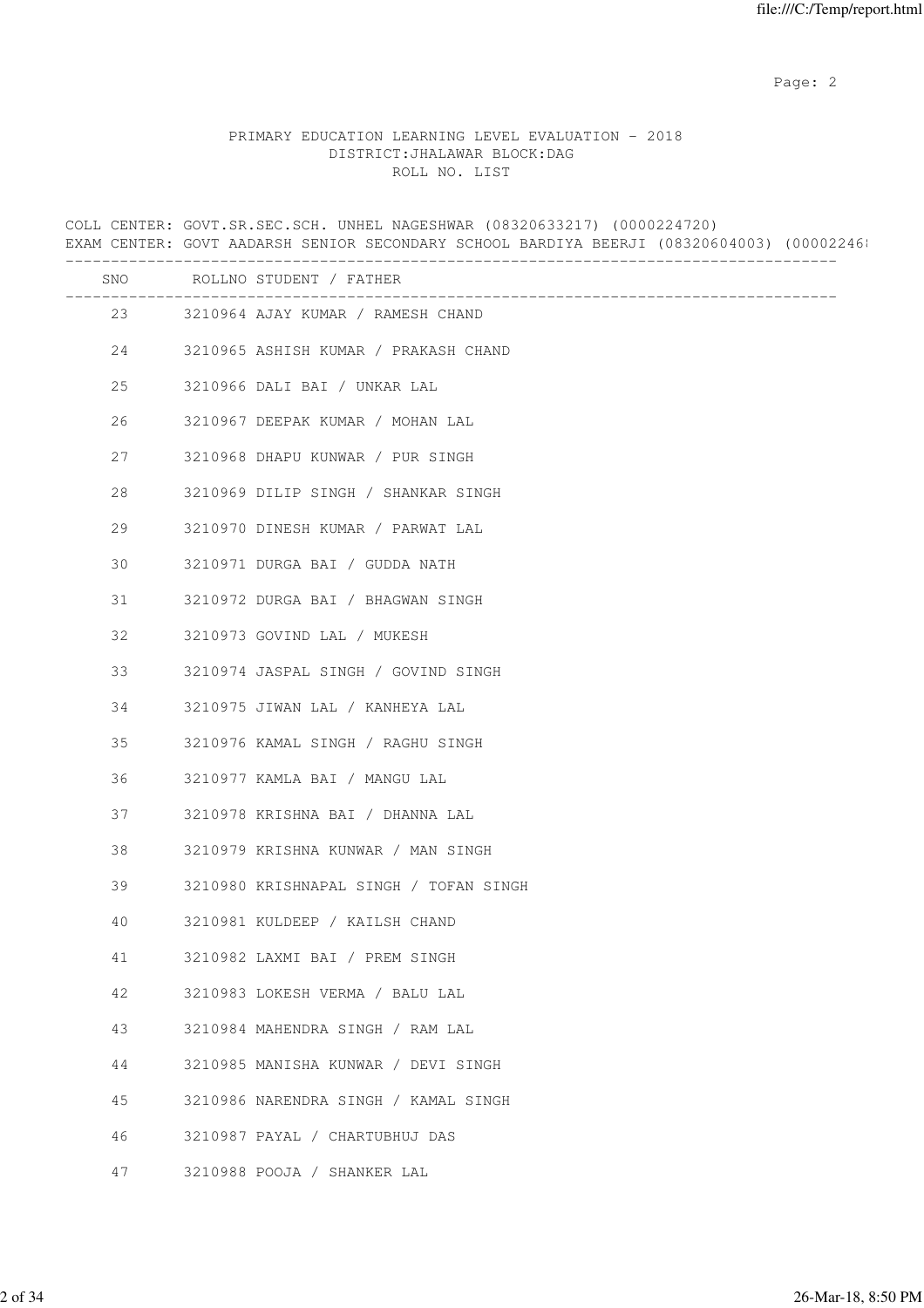Page: 3

## PRIMARY EDUCATION LEARNING LEVEL EVALUATION - 2018 DISTRICT:JHALAWAR BLOCK:DAG ROLL NO. LIST

COLL CENTER: GOVT.SR.SEC.SCH. UNHEL NAGESHWAR (08320633217) (0000224720) EXAM CENTER: GOVT AADARSH SENIOR SECONDARY SCHOOL BARDIYA BEERJI (08320604003) (00002246) ------------------------------------------------------------------------------------- SNO ROLLNO STUDENT / FATHER ------------------------------------------------------------------------------------- 48 3210989 RADHA BAI / GOPAL SINGH 49 3210990 RADHA KUNWAR / TOFAN SINGH 50 3210991 RAJENDRA SINGH / BADRI SINGH 51 3210992 RAM SINGH / LAL SINGH 52 3210993 RANI / DAYA RAM 53 3210994 RANI / SURESH NATH 54 3210995 RAVINA KUNWAR / SARDAR SINGH 55 3210996 SHARWAN SINGH / SHYAM SINGH 56 3210997 SHYAM LAL / GORDHAN LAL 57 3210998 SOBHAN SINGH / SURESH SINGH 58 3210999 SUBHASH NATH / RAJU NATH 59 3211000 TEENA BAI / ROAD SINGH 60 3211001 URMILA KUNWAR / SHIV SINGH 61 3211002 VARSHA BAI / LAL SINGH 62 3211003 VIJAYLAXMI / DASHRATH SINGH 63 3211004 VIKAS KUMAR / BADRI LAL 64 3211005 VIRENDRA SINGH / PREM SINGH 65 3211006 VISHAL SINGH / KRIPAL SINGH 66 3211007 VISHNU KUMAR / BHAIRU LAL SCHOOL: GUPS,KAGADIYA (0000466988) 67 3211008 ARPAN BAIRAGI / MAHAVEER DAS

| 68  | 3211009 BABALI KUNWAR / SHIV SINGH  |
|-----|-------------------------------------|
| 69  | 3211010 BHARTI GEER / MAHADEV GEER  |
| 70. | 3211011 DARBAR SINGH / KRIPAL SINGH |
|     | 3211012 JIVAN SINGH / SHAMBHU SINGH |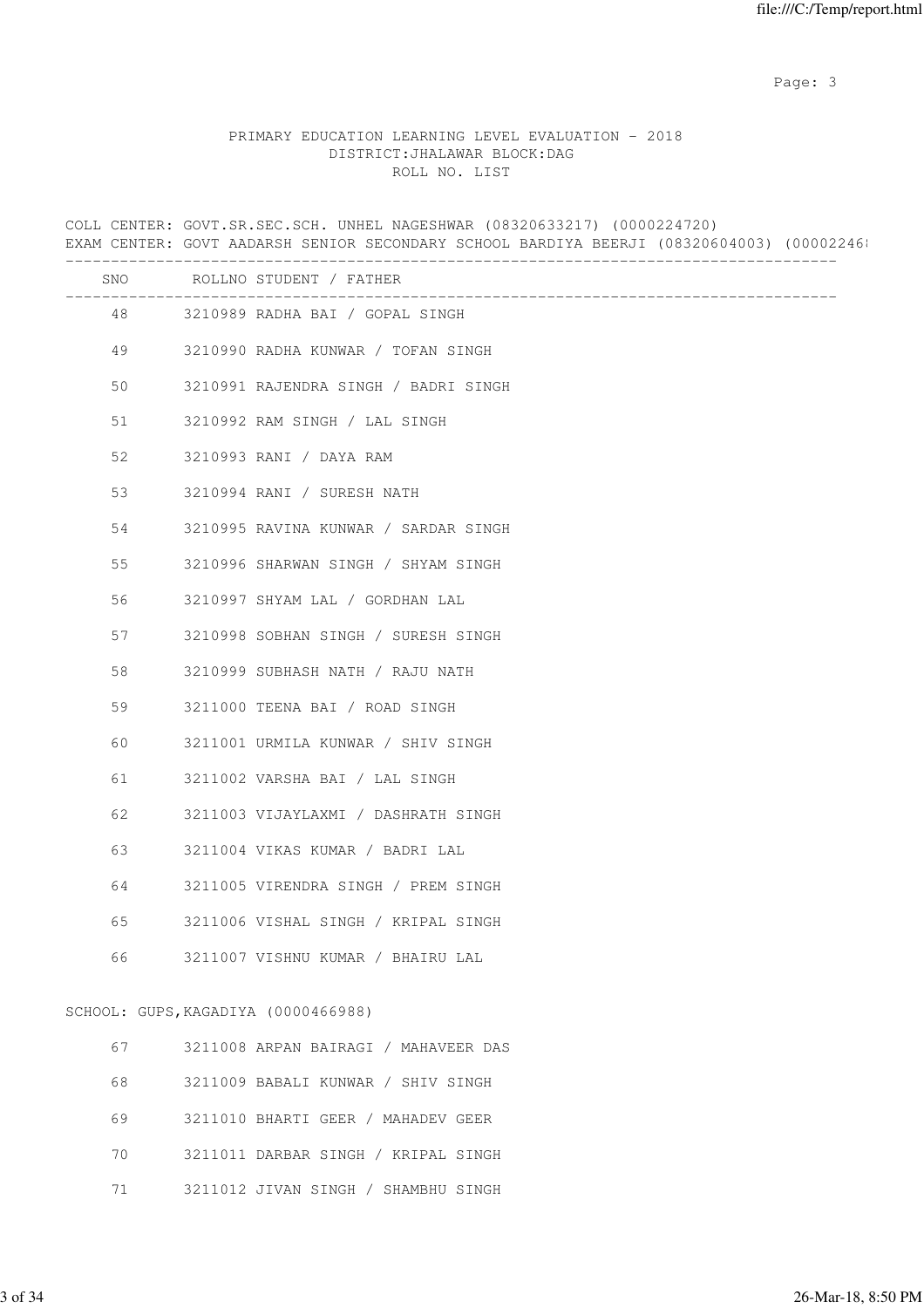Page: 4  $P$ 

## PRIMARY EDUCATION LEARNING LEVEL EVALUATION - 2018 DISTRICT:JHALAWAR BLOCK:DAG ROLL NO. LIST

COLL CENTER: GOVT.SR.SEC.SCH. UNHEL NAGESHWAR (08320633217) (0000224720) EXAM CENTER: GOVT AADARSH SENIOR SECONDARY SCHOOL BARDIYA BEERJI (08320604003) (000022468 ------------------------------------------------------------------------------------- SNO ROLLNO STUDENT / FATHER ------------------------------------------------------------------------------------- 72 3211013 KRISHNPAL SINGH / BADRI SINGH 73 3211014 KRISHNPAL SINGH / VASHAN SINGH 74 3211015 KUNDAN GEER / GOKUL GEER 75 3211016 KUSHAL BAI / SHANKAR LAL 76 3211017 MANISHA / VIKRAM LAL 77 3211018 NIRAMALA KUNWAR / NARAYAN SINGH 78 3211019 POOJA BAI / SHYAM SINGH 79 3211020 POOJA SHARMA / MANOHAR LAL SHARMA 80 3211021 RADHA KUNWAR / KALU SINGH 81 3211022 RAM SINGH / DARBAR SINGH 82 3211023 RENUKA SHARMA / PEERU LAL SHARMA 83 3211024 SONU KUNWAR / GAJRAJ SINGH 84 3211025 SURENDRA SINGH / NARWAR SINGH 85 3211026 SURESH MEHAR / NAGU MEHAR 86 3211027 VISHAL GEER / SATYANARAYAN GEER 87 3211028 VISHAL SINGH / VIKRAM SINGH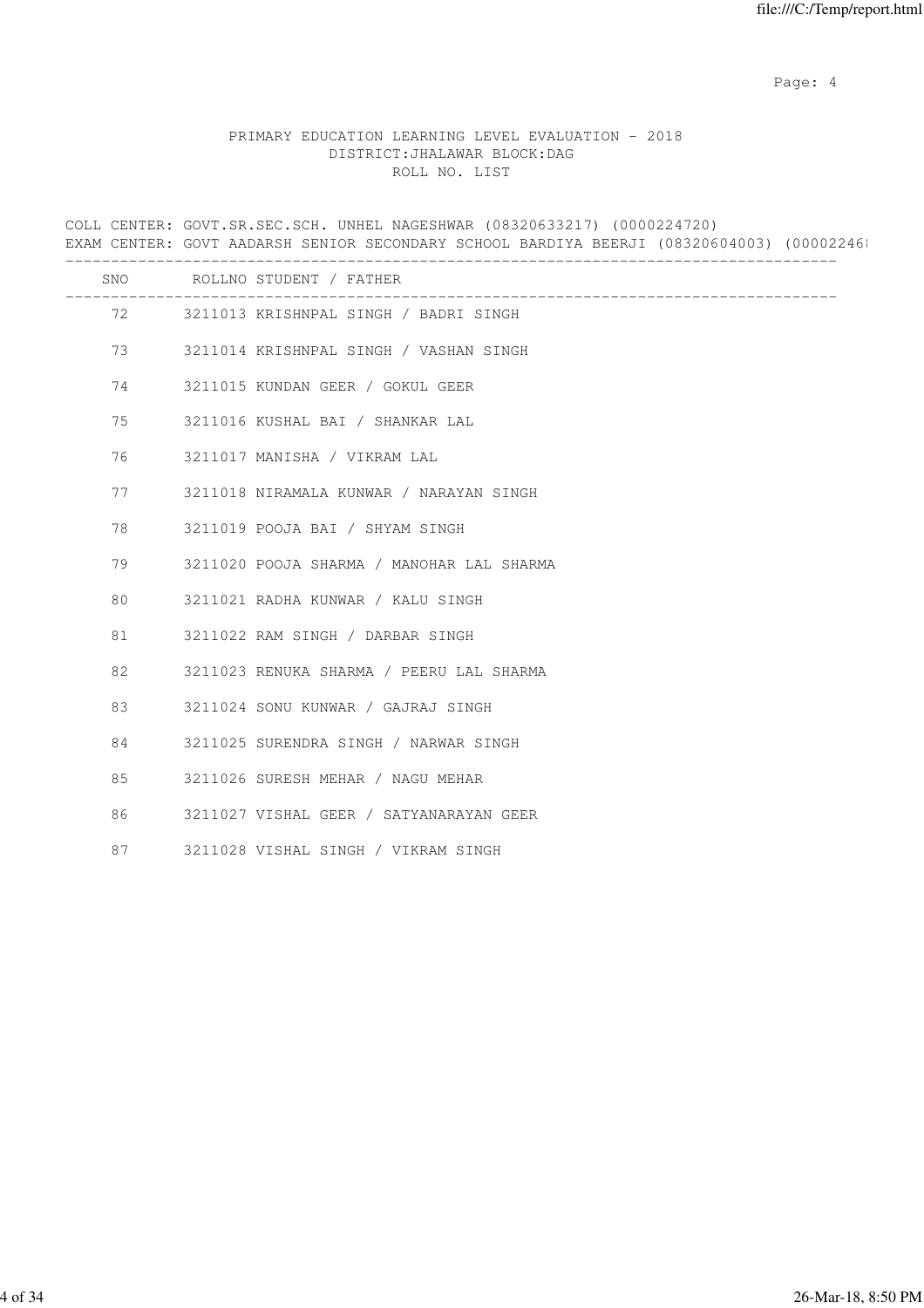#### PRIMARY EDUCATION LEARNING LEVEL EVALUATION - 2018 DISTRICT:JHALAWAR BLOCK:DAG ROLL NO. LIST

COLL CENTER: GOVT.SR.SEC.SCH. UNHEL NAGESHWAR (08320633217) (0000224720) EXAM CENTER: GASSS CHARDA (08320609802) (0000224687) ------------------------------------------------------------------------------------- SNO ROLLNO STUDENT / FATHER ------------------------------------------------------------------------------------- SCHOOL: GASSS CHARDA (0000224687) 1 3211029 ANIL MEHAR / PRABHU LAL 2 3211030 ANUSHUIYA / BADRI LAL 3 3211031 BABALU LAL / SHYAM LAL 4 3211032 DHARMENDRA / SHAMBHU LAL 5 3211033 GOVIND SINGH / SANJAY SINGH 6 3211034 ISHWAR LAL / NARAYAN LAL 7 3211035 JASPAL SINGH / LAXMAN SINGH 8 3211036 KAMAL SINGH / SHYAM SINGH 9 3211037 KRISHANPAL SHARMA / LAXMI NARAYAN SHARMA 10 3211038 MAMTA / NARAYAN SINGH 11 3211039 MANISHA KUNWAR / BHARAT SINGH 12 3211040 NAGESHWAR / SHAMBHU LAL 13 3211041 NEHA / MUKESH GEER 14 3211042 NISHA SHARMA / RAKESH SHARMA 15 3211043 OMPAL SINGH / GORDHAN SINGH 16 3211044 PAYAL / KALURAM 17 3211045 PAYAL / DEVI LAL 18 3211046 PRIYANKA / GOPAL GIRI 19 3211047 RAHUL / VINOD LAL 20 3211048 RAVINA / DEVI SINGH 21 3211049 SAMTA TAILOR / SHIV NARAYAN 22 3211050 SANJAY / SHAMBHU LAL 23 3211051 SANJU KUMARI / PIRU LAL

24 3211052 SHIV RAJ SINGH / BHARAT SINGH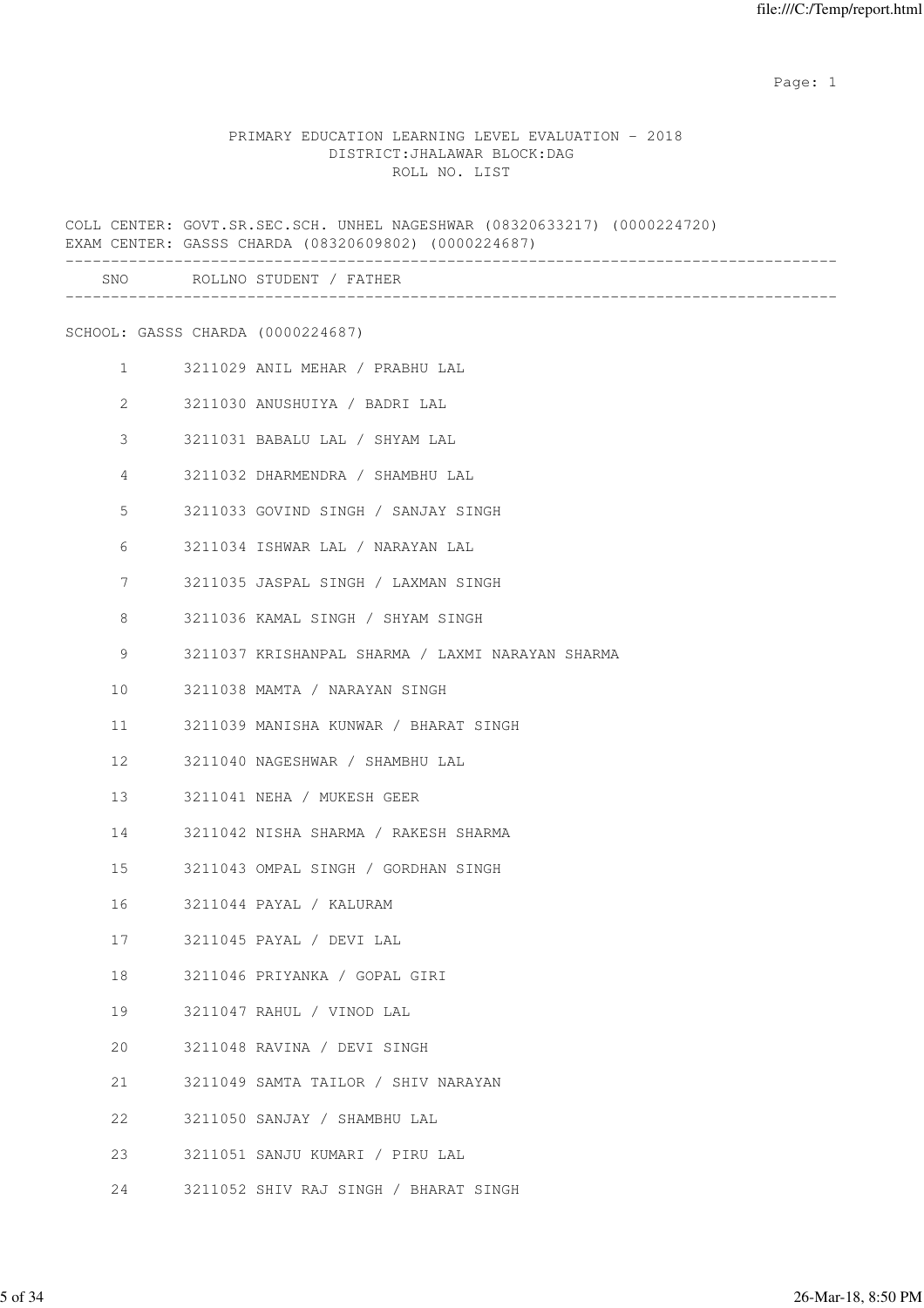## PRIMARY EDUCATION LEARNING LEVEL EVALUATION - 2018 DISTRICT:JHALAWAR BLOCK:DAG ROLL NO. LIST

COLL CENTER: GOVT.SR.SEC.SCH. UNHEL NAGESHWAR (08320633217) (0000224720) EXAM CENTER: GASSS CHARDA (08320609802) (0000224687)

|    | SNO ROLLNO STUDENT / FATHER                    |
|----|------------------------------------------------|
|    | 25 3211053 SHRAWAN SINGH / VIKRAM SINGH        |
| 26 | 3211054 SHREEPAL SINGH / BHAIRU SINGH          |
| 27 | 3211055 TARUN SHARMA / KANHAIYA LAL            |
| 28 | 3211056 VISHNU KUNWAR / DILIP SINGH            |
| 29 | 3211057 VISHNU LAL MEHAR / SHYAM LAL           |
|    | SCHOOL: G.U.P.S., BARDIYA HEERJI (0000414662)  |
| 30 | 3211058 BALU SINGH / NARAYAN SIGNH             |
| 31 | 3211059 KAMAL SINGH / ARJUN SINGH              |
| 32 | 3211060 PAWAN SINGH PARIHAR / SHIV SINGH       |
| 33 | 3211061 POOJA KANWAR / ARJUN SINGH             |
| 34 | 3211062 POOJA SOLANKI / JAGDEESH SINGH SOLANKI |
| 35 | 3211063 PRAHLAD SINGH / ANDAR SINGH            |
| 36 | 3211064 RADHA / SARDAR SINGH                   |
| 37 | 3211065 REKHA / UMRAV SINGH                    |
| 38 | 3211066 RUKMAN / SARDAR SINGH                  |
| 39 | 3211067 SEEMA / RAM SINGH                      |
| 40 | 3211068 SUNIL SHARMA / DEVI LAL                |
| 41 | 3211069 VISHNU KANWAR / SHANKAR SINGH          |
|    | SCHOOL: G.P.S., CHEEDI (0000467619)            |
| 42 | 3211070 LAXMI / MADAN SINGH                    |
| 43 | 3211071 RADHA KUNVAR / TOPHAN SINGH            |
| 44 | 3211072 RADHA KUNVAR / DEERAP SINGH            |
| 45 | 3211073 RADHA KUNWAR / BHERU SINGH             |

46 3211074 SURAJ SINGH / TOPHAN SINGH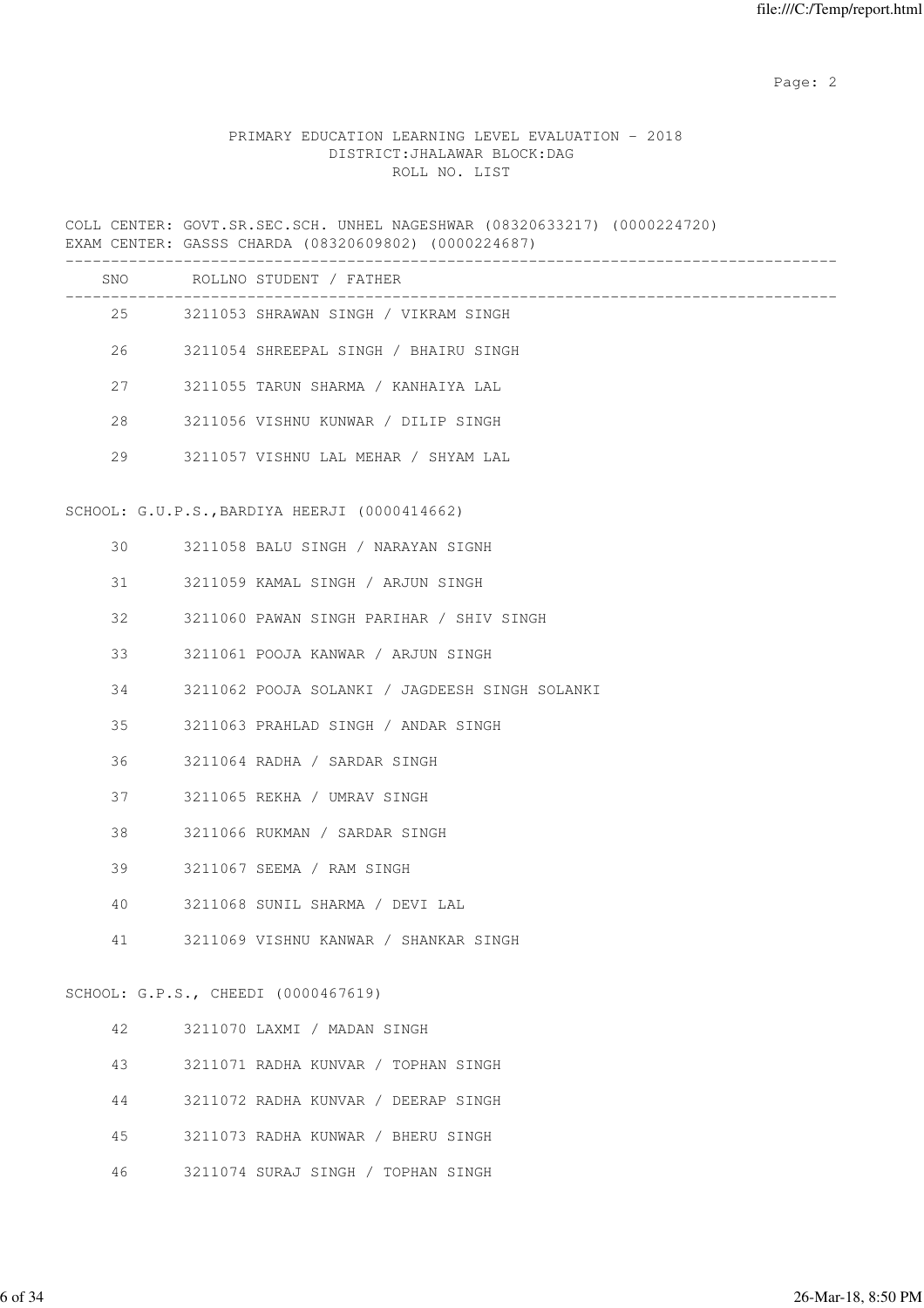Page: 3

## PRIMARY EDUCATION LEARNING LEVEL EVALUATION - 2018 DISTRICT:JHALAWAR BLOCK:DAG ROLL NO. LIST

COLL CENTER: GOVT.SR.SEC.SCH. UNHEL NAGESHWAR (08320633217) (0000224720) EXAM CENTER: GASSS CHARDA (08320609802) (0000224687) ------------------------------------------------------------------------------------- SNO ROLLNO STUDENT / FATHER ------------------------------------------------------------------------------------- SCHOOL: GPS MAGSI KA GARH (0000471306) 47 3211075 BABUL GIR / SURAJ GIR 48 3211076 KRISHNPAL SINGH / UMRAV SINGH 49 3211077 SIVNARAYAN / BALURAM 50 3211078 SUMIT BARETH / GHANSHYAM SCHOOL: GUPS, MAGASI (0000471310) 51 3211079 AMRITA SHARMA / JAGDISH PRASAD 52 3211080 BOLA BARET / BHERU LAL 53 3211081 DASHRAT SINGH / SHANKAR SINGH 54 3211082 DILEEP PRAJAPAT / GOPAL LAL 55 3211083 DIPEEKA KUNWAR / DARBAR SINGH 56 3211084 KAMAL PRAJAPAT / MOHAN LAL 57 3211085 KOMAL KUNWAR SISODIYA / GOVARDHAN SINGH 58 3211086 LOKENDER SINGH / LAXMAN SINGH 59 3211087 MAHESH PATEL / KARAN SINGH 60 3211088 NAGU SINGH / RADHESHYAM 61 3211089 PANKAJ SINGH / KISHAN LAL 62 3211090 POOJA HARIJAN / PARKASH HARIJAN 63 3211091 RAJENDAR SINGH / JORAVAR SINGH 64 3211092 RAVINA KUMARI PRAJAPAT / GABBALAL 65 3211093 SAPNA KANWAR / BALU SINGH 66 3211094 VINOD PARJAPAT / RAGULAL PARJAPAT SCHOOL: GPS, TAJKHEDI (0000503692)

67 3211095 ANIL LAL / MUKESH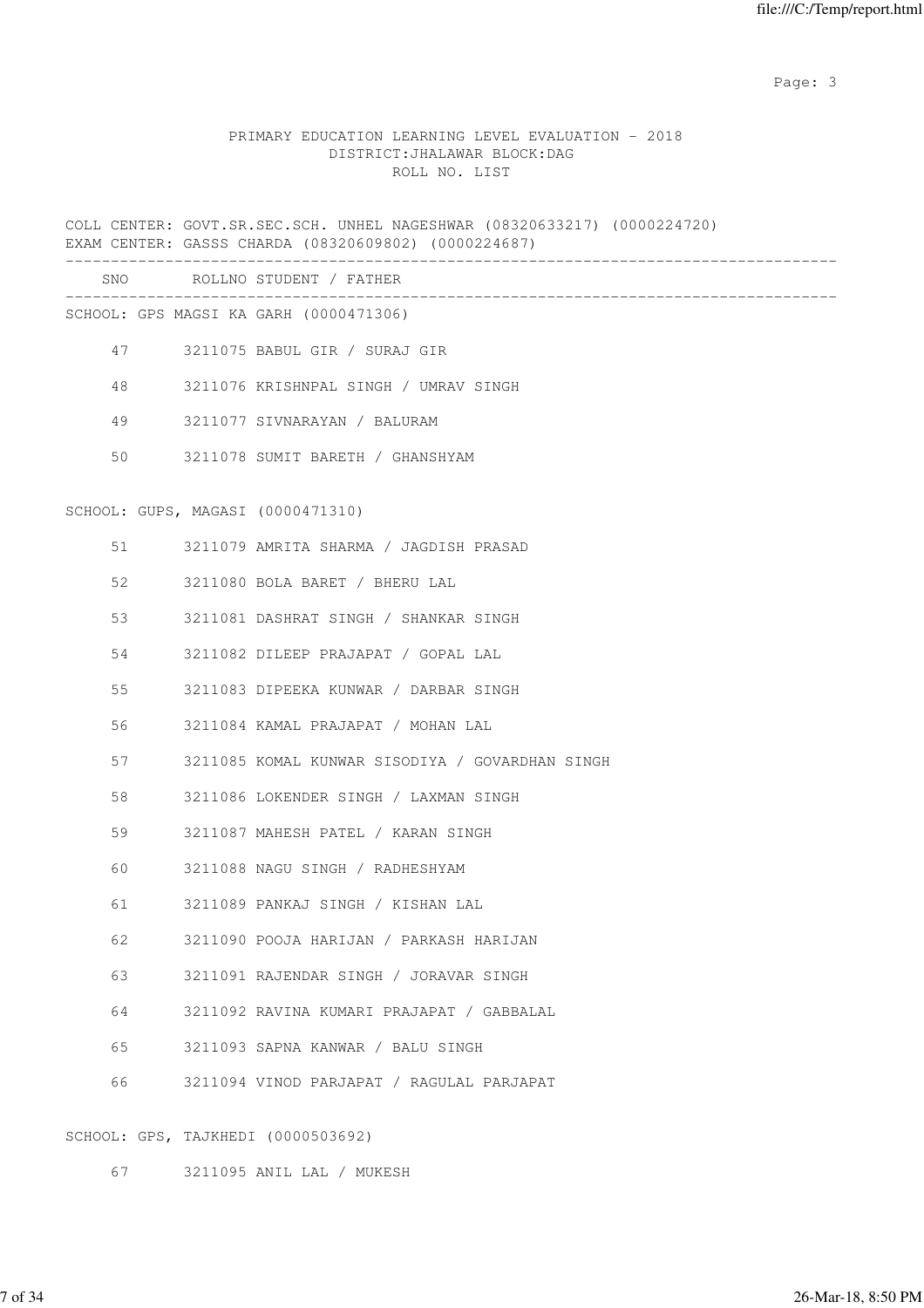Page: 4  $P$ 

## PRIMARY EDUCATION LEARNING LEVEL EVALUATION - 2018 DISTRICT:JHALAWAR BLOCK:DAG ROLL NO. LIST

COLL CENTER: GOVT.SR.SEC.SCH. UNHEL NAGESHWAR (08320633217) (0000224720) EXAM CENTER: GASSS CHARDA (08320609802) (0000224687) -------------------------------------------------------------------------------------

| SNO  | ROLLNO STUDENT / FATHER              |
|------|--------------------------------------|
| 68 - | 3211096 ANUSHA KUNWAR / KALU SINGH   |
| 69   | 3211097 LAXMI KUNWAR / NARAYAN SINGH |
| 70   | 3211098 RAJU SINGH / GOPAL SINGH     |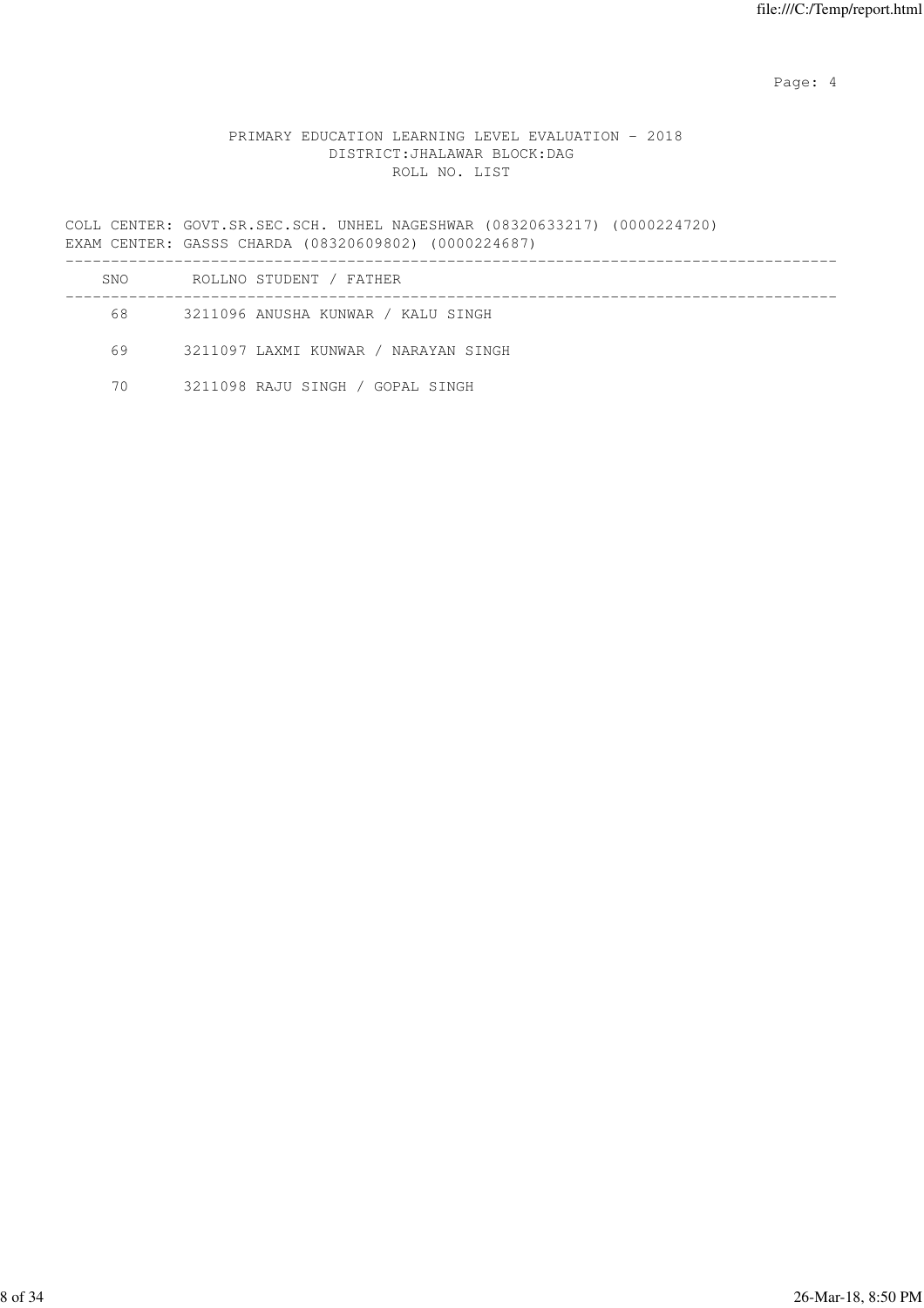## PRIMARY EDUCATION LEARNING LEVEL EVALUATION - 2018 DISTRICT:JHALAWAR BLOCK:DAG ROLL NO. LIST

COLL CENTER: GOVT.SR.SEC.SCH. UNHEL NAGESHWAR (08320633217) (0000224720) EXAM CENTER: GASSS, RAMPURA (08320610202) (0000224688) ------------------------------------------------------------------------------------- SNO ROLLNO STUDENT / FATHER ------------------------------------------------------------------------------------- SCHOOL: GASSS, RAMPURA (0000224688) 1 3211099 AASHA KUMARI / BHAIRU SINGH 2 3211100 AASHA KUNWAR / GOKUL SINGH 3 3211101 AMJAD KHAN / SHABBIR KHAN 4 3211102 ANURADHA / VIKRAM SINGH 5 3211103 BHARAT SINGH / CHAIN SINGH 6 3211104 DASHRATH LAL / GOPAL RATHOR 7 3211105 DHARM KUNWAR / BHARAT SINGH 8 3211106 DILIP SINGH / MADAN SINGH 9 3211107 HEMRAJ SINGH / SHIV SINGH 10 3211108 KAJAL / RADHE SHYAM 11 3211109 KANHEYA LAL / SHIV LAL 12 3211110 KAVITA KUMARI / BALU RAM 13 3211111 KISHOR SINGH / GOVIND SINGH 14 3211112 MAMTA KUMARI / RATAN LAL 15 3211113 NIKITA / SHANKAR LAL 16 3211114 PAWAN KUMAR / RODU LAL LOHAR 17 3211115 POOJA / KACHRU LAL 18 3211116 POOJA BAI / RAMESH LAL 19 3211117 PRAMILA KUNWAR / NARAYAN SINGH 20 3211118 RANU KUMARI / JAGDISH 21 3211119 SAGAR SAIN / KRIPAL SAIN 22 3211120 SANJANA / RAM PRASAD 23 3211121 SHAMBHU LAL / MANGI LAL 24 3211122 SHIVRAJ SINGH / SHANKAR SINGH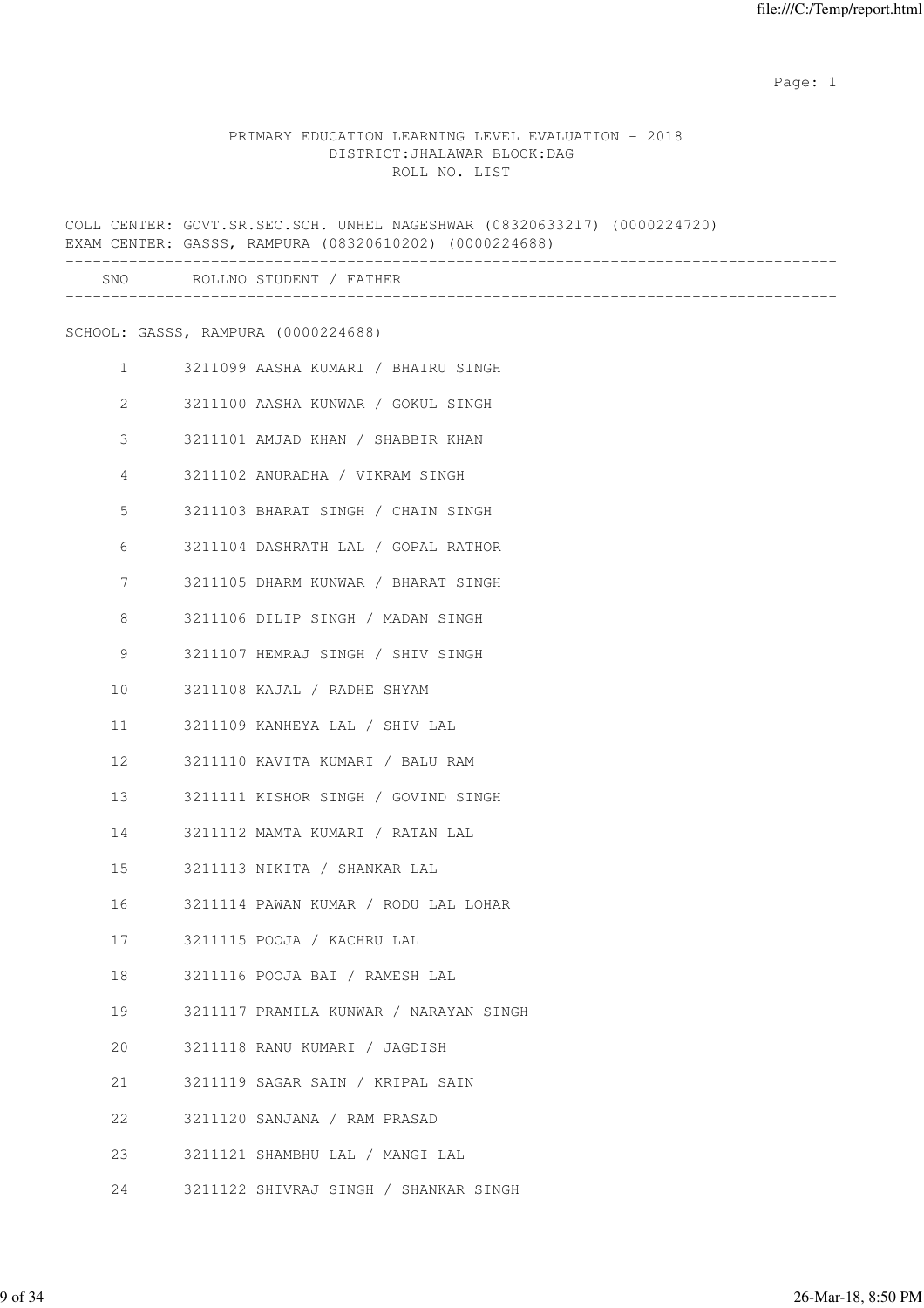## PRIMARY EDUCATION LEARNING LEVEL EVALUATION - 2018 DISTRICT:JHALAWAR BLOCK:DAG ROLL NO. LIST

COLL CENTER: GOVT.SR.SEC.SCH. UNHEL NAGESHWAR (08320633217) (0000224720) EXAM CENTER: GASSS, RAMPURA (08320610202) (0000224688)

|    |                                   | SNO ROLLNO STUDENT / FATHER                    |
|----|-----------------------------------|------------------------------------------------|
|    |                                   | 25 3211123 SHUBHAM KUMAR / KAMLESH             |
| 26 |                                   | 3211124 SURENDRA SINGH / MAHADEV SINGH         |
| 27 |                                   | 3211125 TANISHA / BHARAT SINGH                 |
| 28 |                                   | 3211126 VARSHA / GOVIND SINGH                  |
| 29 |                                   | 3211127 VIJAY PAL SINGH / NARAYAN SINGH        |
|    | SCHOOL: GUPS, SARWAR (0000414231) |                                                |
|    |                                   |                                                |
| 30 |                                   | 3211128 ANITA BAI / JUGAL DAS                  |
| 31 |                                   | 3211129 ARUN BAGRI / RAM LAL                   |
| 32 |                                   | 3211130 DINESH KUMAR BAGRI / SHIV LAL          |
| 33 |                                   | 3211131 GORI KUMARI / SHIV LAL                 |
| 34 |                                   | 3211132 GULAB KANWAR / ISHWAR SINGH            |
| 35 |                                   | 3211133 HEMANT SINGH / KISHOR SINGH            |
| 36 |                                   | 3211134 KALPANA KANWAR / KAMAL SINGH           |
| 37 |                                   | 3211135 KANHAIYA LAL BAGRI / NARAYAN LAL       |
| 38 |                                   | 3211136 KISAN LAL BAGRI / SHYAM LAL            |
| 39 |                                   | 3211137 KRIPAL LAL BAGRI / BHAGGA LAL BAGRI    |
| 40 |                                   | 3211138 LAL KANWAR / SHAMBHU SINGH             |
| 41 |                                   | 3211139 LAL SINGH / NARAYAN SINGH              |
| 42 |                                   | 3211140 LALI BAI / RADESHYAM                   |
| 43 |                                   | 3211141 MAHAVEER VYAS / NAND KISHOR VYAS       |
| 44 |                                   | 3211142 MAHENDRA SINGH / GOPAL SINGH           |
| 45 |                                   | 3211143 NYASHA KANWAR / VIKRAM SINGH           |
| 46 |                                   | 3211144 PREM CHAND TAILOR / DILIP KUMAR TAILOR |
| 47 |                                   | 3211145 PUSHPA KANWAR / ANDAR SINGH            |
| 48 |                                   | 3211146 RADHA KANWAR / VIKRAM SINGH            |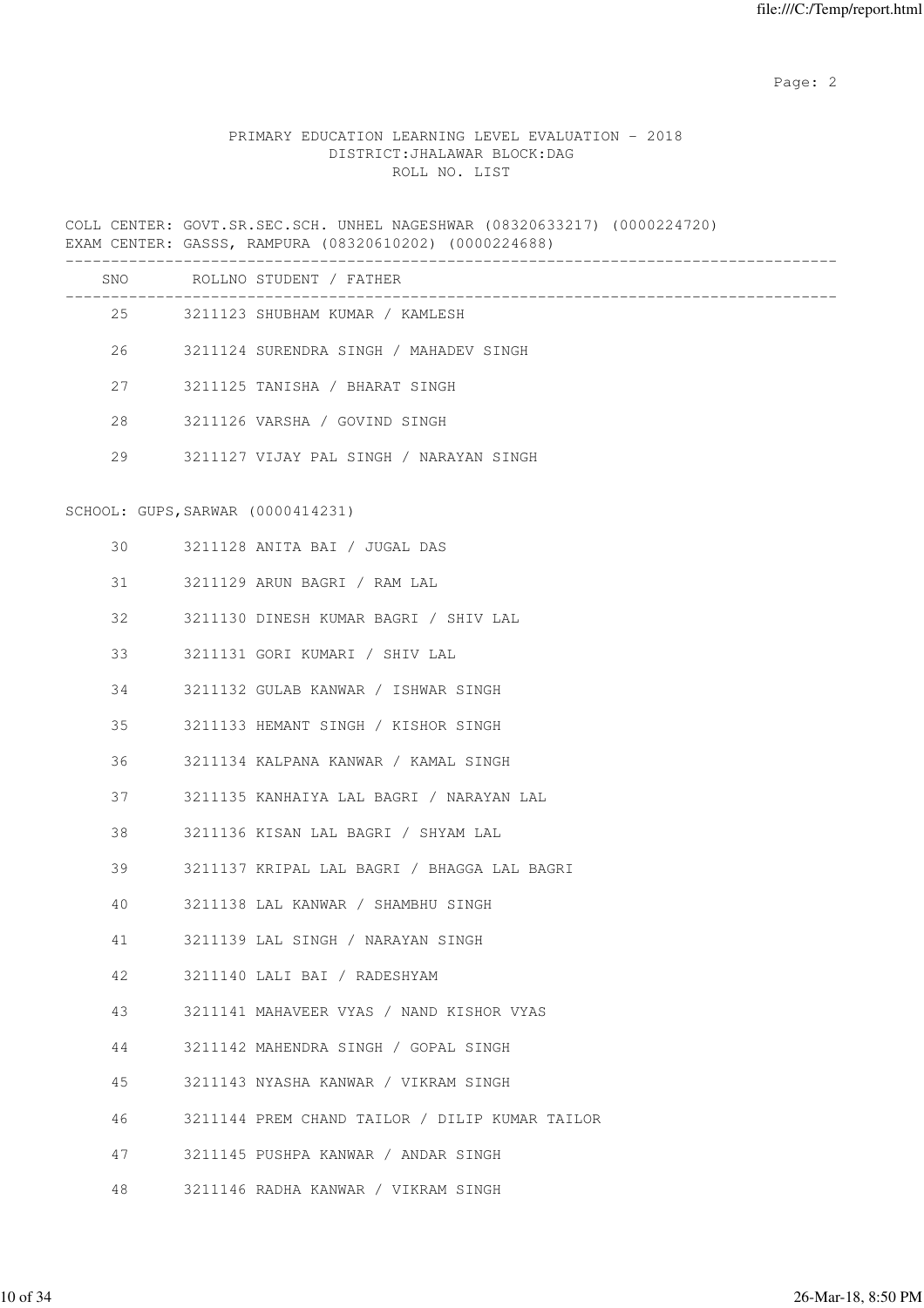Page: 3

## PRIMARY EDUCATION LEARNING LEVEL EVALUATION - 2018 DISTRICT:JHALAWAR BLOCK:DAG ROLL NO. LIST

COLL CENTER: GOVT.SR.SEC.SCH. UNHEL NAGESHWAR (08320633217) (0000224720) EXAM CENTER: GASSS, RAMPURA (08320610202) (0000224688)

|     | ________________________________             |
|-----|----------------------------------------------|
| SNO | ROLLNO STUDENT / FATHER                      |
|     | 49 3211147 RADHA KANWAR / KRIPAL SINGH       |
| 50  | 3211148 RADHA KANWAR / LAL SINGH             |
| 51  | 3211149 RAJU LAL BAGRI / BHAGGA LAL          |
| 52  | 3211150 RAJU SINGH / LAL SINGH               |
| 53  | 3211151 RAVI BAGRI / RAM LAL                 |
| 54  | 3211152 RAVINDRA KUMAR / SHANKAR LAL         |
| 55  | 3211153 ROHIT MEGHWAL / GORDHAN LAL          |
| 56  | 3211154 SATYANARAYAN BAGRI / RAM LAL         |
| 57  | 3211155 SEEMA BAI / DINESH NATH              |
| 58  | 3211156 SUMIT SINGH / MEHARBAN SINGH         |
| 59  | 3211157 SURESH LUHAR / NARAYAN LAL           |
| 60  | 3211158 URMILA KANWAR / KRIPAL SINGH         |
|     |                                              |
|     | SCHOOL: G.U.P.S., BARDIYA LAKHA (0000467529) |
| 61  | 3211159 ANITA / CHANDRA LAL                  |
| 62  | 3211160 ASHOK KUMAR GIR / SHANKAR LAL GIR    |
| 63  | 3211161 DEEPAK SINGH / BALU SINGH            |
| 64  | 3211162 HARIOM / CHANDRA LAL                 |
| 65  | 3211163 HARIOM LOHAR / BHARAT LAL LOHAR      |
| 66  | 3211164 ISHWAR LAL MEHAR / BHERU LAL MEHAR   |
| 67  | 3211165 ISHWAR SINGH / SHYAM SINGH           |
| 68  | 3211166 JAYMALA / MOHAN LAL MEHAR            |
| 69  | 3211167 KRISHNA KUNWAR / NARAYAN SINGH       |
| 70  | 3211168 KULDEEP SINGH / NEPAL SINGH          |
| 71  | 3211169 KUSHABA / SARDAR SINGH               |
| 72  | 3211170 LAKHAN LAL / DEVI LAL MEHAR          |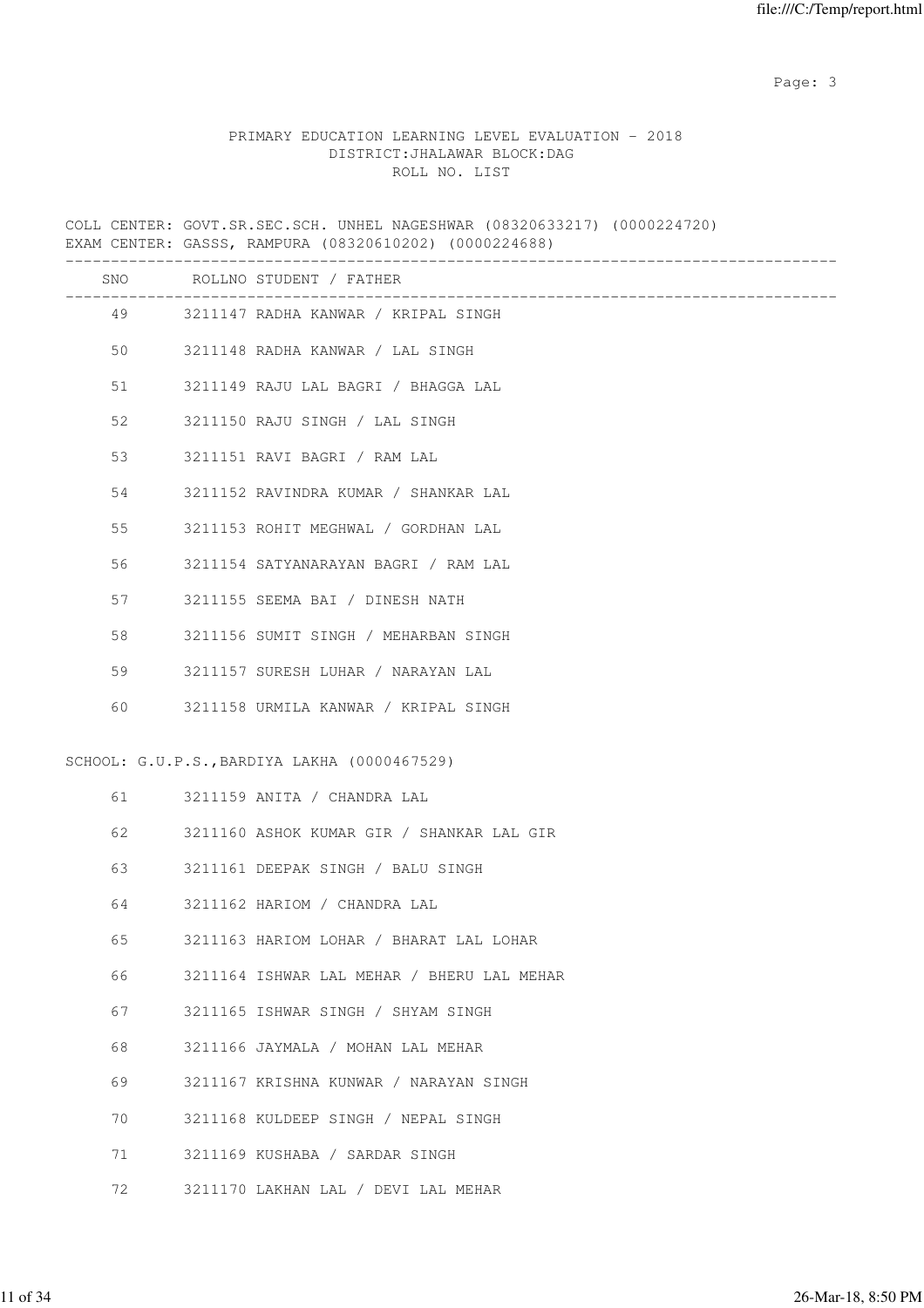Page: 4  $P$ 

## PRIMARY EDUCATION LEARNING LEVEL EVALUATION - 2018 DISTRICT:JHALAWAR BLOCK:DAG ROLL NO. LIST

COLL CENTER: GOVT.SR.SEC.SCH. UNHEL NAGESHWAR (08320633217) (0000224720) EXAM CENTER: GASSS, RAMPURA (08320610202) (0000224688)

|    |                                                                                                                                                                                                                                 | SNO ROLLNO STUDENT / FATHER                         |
|----|---------------------------------------------------------------------------------------------------------------------------------------------------------------------------------------------------------------------------------|-----------------------------------------------------|
|    |                                                                                                                                                                                                                                 | 73 3211171 LALU BAI / MADAN LAL MEHAR               |
|    | 74 — 200                                                                                                                                                                                                                        | 3211172 LAXMAN SINGH / NAIN SINGH                   |
| 75 |                                                                                                                                                                                                                                 | 3211173 LAXMAN SINGH / RAN SINGH                    |
|    | 76 — 176 — 176 — 176 — 176 — 176 — 176 — 176 — 177 — 178 — 178 — 178 — 178 — 179 — 179 — 179 — 179 — 179 — 179 — 179 — 179 — 179 — 179 — 179 — 179 — 179 — 179 — 179 — 179 — 179 — 179 — 179 — 179 — 179 — 179 — 179 — 179 — 17 | 3211174 MANISHA / GUMAN SINGH                       |
|    | 77                                                                                                                                                                                                                              | 3211175 MANISHA KUMARI / BHERU LAL MEHAR            |
| 78 |                                                                                                                                                                                                                                 | 3211176 MAYA BAI MEHAR / RAM LAL MEHAR              |
| 79 |                                                                                                                                                                                                                                 | 3211177 MEHARBAN LAL MEGHWAL / HAJARI LAL MEGHWAL   |
| 80 |                                                                                                                                                                                                                                 | 3211178 NIKITA / SHANKAR SINGH                      |
| 81 |                                                                                                                                                                                                                                 | 3211179 NIKITA KUMARI BAIRAGI / SATYNARAYAN BAIRAGI |
| 82 |                                                                                                                                                                                                                                 | 3211180 RACHANA KUMARI / MOHAN LAL MEHAR            |
| 83 |                                                                                                                                                                                                                                 | 3211181 RAVINA KUMARI / MADAN LAL MEHAR             |
| 84 |                                                                                                                                                                                                                                 | 3211182 SAPANA PARJAPAT / SIDHU LAL PRAJAPAT        |
| 85 |                                                                                                                                                                                                                                 | 3211183 SHANKAR SINGH / NARWAR SINGH                |
| 86 |                                                                                                                                                                                                                                 | 3211184 SUDARSHAN PARJAPAT / NARAYAN LAL            |
| 87 |                                                                                                                                                                                                                                 | 3211185 SURENDRA SINGH / NARWAR SINGH               |
| 88 |                                                                                                                                                                                                                                 | 3211186 SURENDRA SINGH / MAN SINGH                  |
| 89 |                                                                                                                                                                                                                                 | 3211187 TOFAN LAL BAGRI / MANGI LAL BAGRI           |
| 90 |                                                                                                                                                                                                                                 | 3211188 VISHNU BAI / DEVI LAL                       |
| 91 |                                                                                                                                                                                                                                 | 3211189 VISHNU KUNWAR / NARAYAN SINGH               |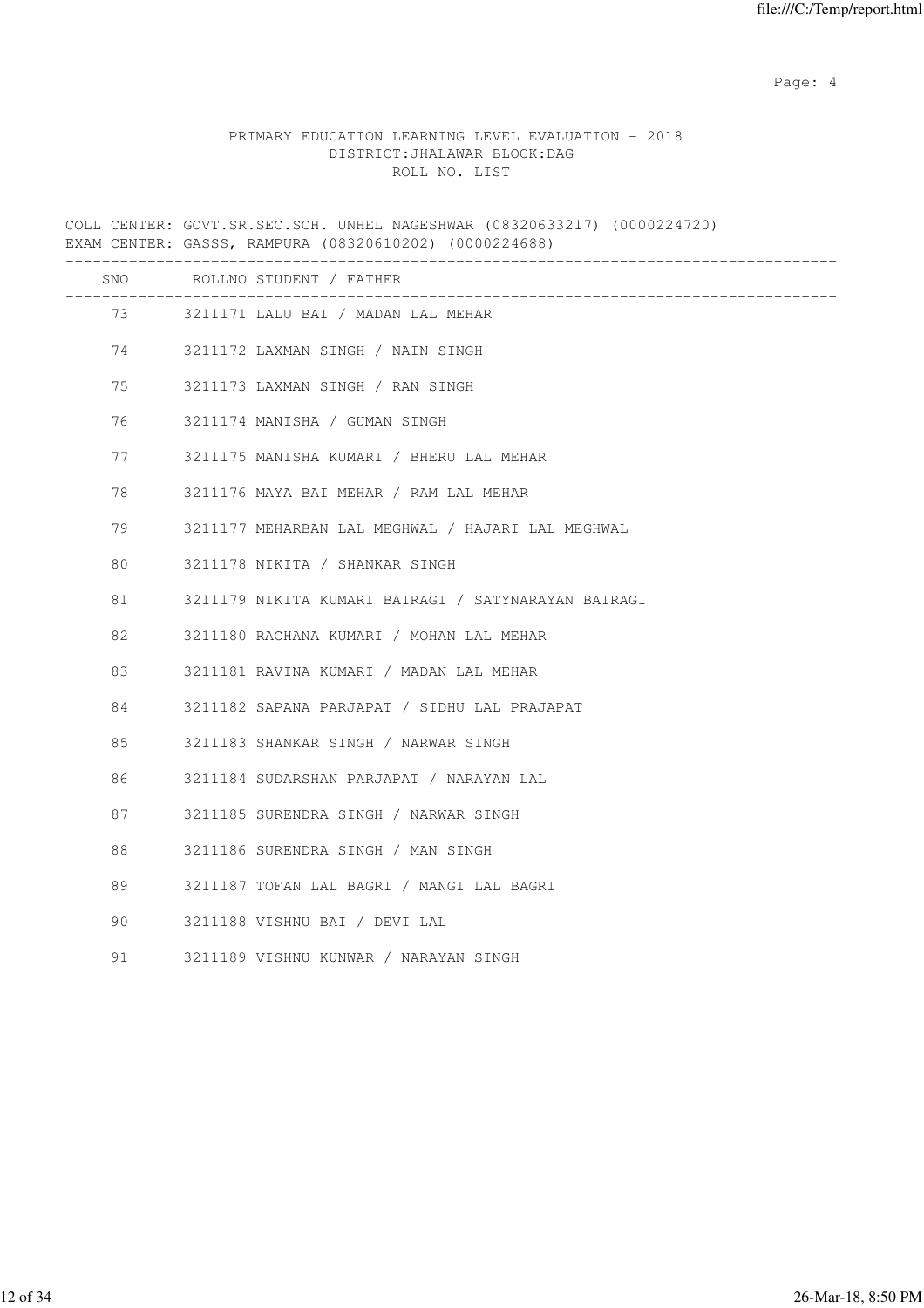## PRIMARY EDUCATION LEARNING LEVEL EVALUATION - 2018 DISTRICT:JHALAWAR BLOCK:DAG ROLL NO. LIST

COLL CENTER: GOVT.SR.SEC.SCH. UNHEL NAGESHWAR (08320633217) (0000224720) EXAM CENTER: GSSS ,KACHANARA (08320610503) (0000224689) ------------------------------------------------------------------------------------- SNO ROLLNO STUDENT / FATHER ------------------------------------------------------------------------------------- SCHOOL: GSSS ,KACHANARA (0000224689) 1 3211190 ANKITA KUNWAR / NAGU SINGH 2 3211191 BHAGWATA KUNWAR / SHYAM SINGH 3 3211192 BHAVANA KUNWAR / KRIPAL SINGH 4 3211193 BUDESH KUNWAR / KALU SINGH 5 3211194 DIL RAJ SINGH / SHYAM SINGH 6 3211195 GAJENDRA SINGH / SHYAM SINGH 7 3211196 HARI OM / BALU SINGH 8 3211197 JASPAL SINGH / RAM SINGH 9 3211198 KARAN BAGARI / MEHARBAN 10 3211199 KAVITA KUMARI / MUKESH KUMAR 11 3211200 KISHOR SINGH / BHAGWAN SINGH 12 3211201 MAYA BAI / BALU LAL 13 3211202 MUSKAN / DILRAJ SINGH 14 3211203 NARENDRA SINGH / SHYAM SINGH 15 3211204 RADHA KUNWAR / NARENDRA SINGH 16 3211205 RAJENDRA SINGH / RAM SINGH 17 3211206 RAJPAL SINGH / GOPAL SINGH 18 3211207 RAKESH MEHAR / KALU RAM 19 3211208 ROHIT SINGH / MAN SINGH 20 3211209 SAKSHI KUNWAR / SURENDRA SINGH 21 3211210 SHANKAR LAL / NARAYAN LAL BAGRI 22 3211211 SHRAVAN SINGH / NAGU SINGH 23 3211212 SHRIDHAR / SHYAM LAL 24 3211213 SONA KUNWAR / DULE SINGH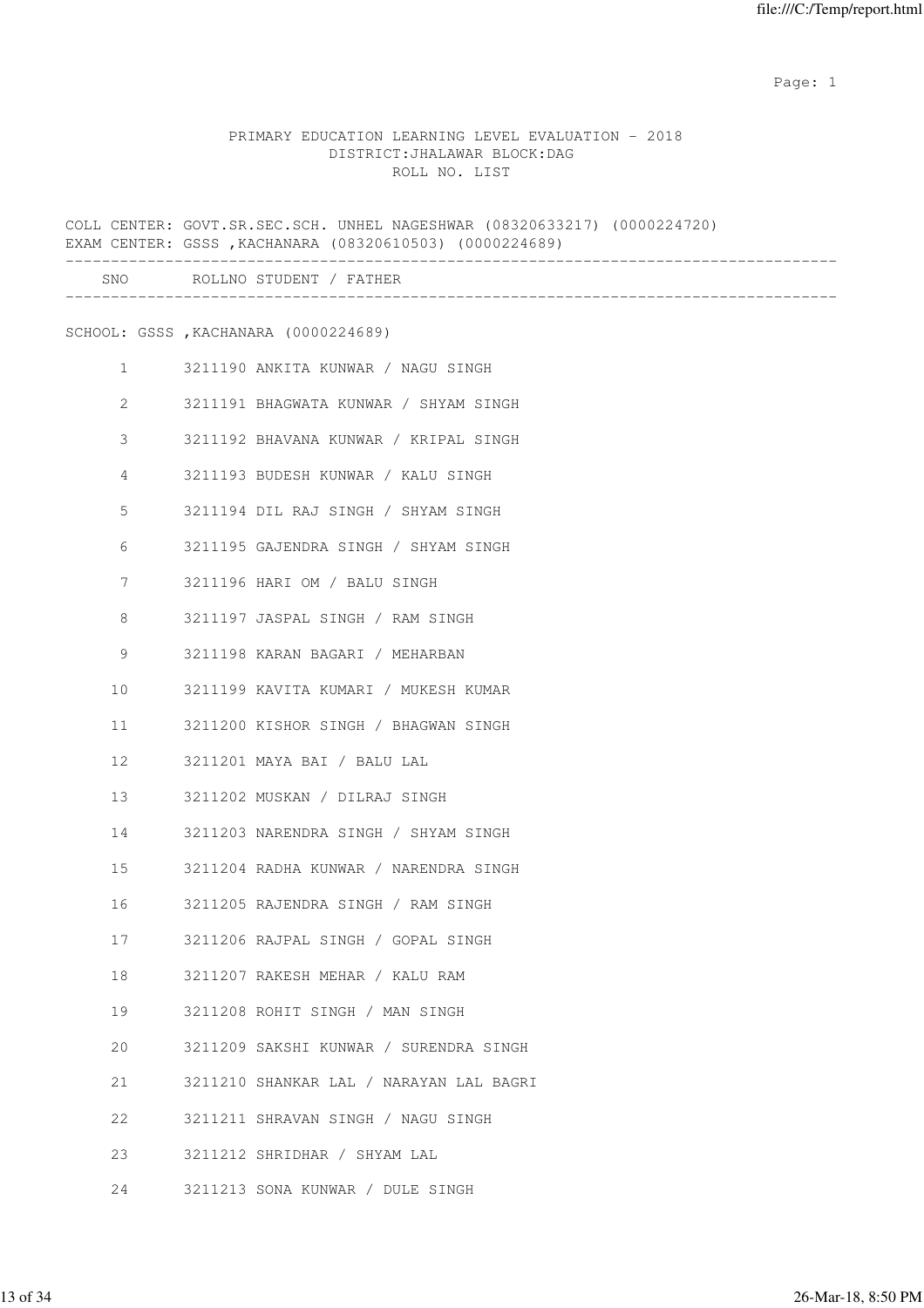## PRIMARY EDUCATION LEARNING LEVEL EVALUATION - 2018 DISTRICT:JHALAWAR BLOCK:DAG ROLL NO. LIST

COLL CENTER: GOVT.SR.SEC.SCH. UNHEL NAGESHWAR (08320633217) (0000224720) EXAM CENTER: GSSS ,KACHANARA (08320610503) (0000224689)

|    |    | SNO ROLLNO STUDENT / FATHER            |
|----|----|----------------------------------------|
|    |    | 25 3211214 SURAT KUNWAR / BABLOO SINGH |
|    |    | 26 3211215 URMILA KUNWAR / SURE SINGH  |
|    | 27 | 3211216 VINOD LAL / SHANKAR LAL        |
| 28 |    | 3211217 VINOD SINGH / PUR SINGH        |
|    | 29 | 3211218 VISHAL PRAJAPAT / KAILASH LAL  |
| 30 |    | 3211219 YUVRAJ SINGH / NEPAL SINGH     |
|    |    | SCHOOL: G.U.P.S., DHABALA (0000403590) |
|    |    | 31 3211220 ANUSHA BAI / ULPHAT SINGH   |
| 32 |    | 3211221 BHULEE BAI / GOPAL SINGH       |
| 33 |    | 3211222 DAKHA BAI / GORDHAN LAL        |
| 34 |    | 3211223 DASHRATH SINGH / AMAR SINGH    |
| 35 |    | 3211224 DASHRATH SINGH / DHEERAP SINGH |
| 36 |    | 3211225 DURGA BAI / GORDHAN GAYARI     |
| 37 |    | 3211226 DURGA BAI / PRAHLAD SINGH      |
| 38 |    | 3211227 GOVIND SINGH / BALU SINGH      |
|    | 39 | 3211228 KRISHANPAL SINGH / SHYAM SINGH |
| 40 |    | 3211229 LAKHAN SINGH / BAJE SINGH      |
| 41 |    | 3211230 MAMTA BAI / SOBHAL SINGH       |
| 42 |    | 3211231 MANISHA / PRAHLAD SINGH        |
| 43 |    | 3211232 MAYA KUNWAR / VIKRAM SINGH     |
| 44 |    | 3211233 NARENDRA SINGH / SAMRATH SINGH |
| 45 |    | 3211234 RADHA BAI / DULE SINGH         |
| 46 |    | 3211235 RAHUL / VIKRAM LAL             |
| 47 |    | 3211236 RAHUL / NARAYAN LAL            |
| 48 |    | 3211237 RAKESH VISHVKARMA / UNKAR LAL  |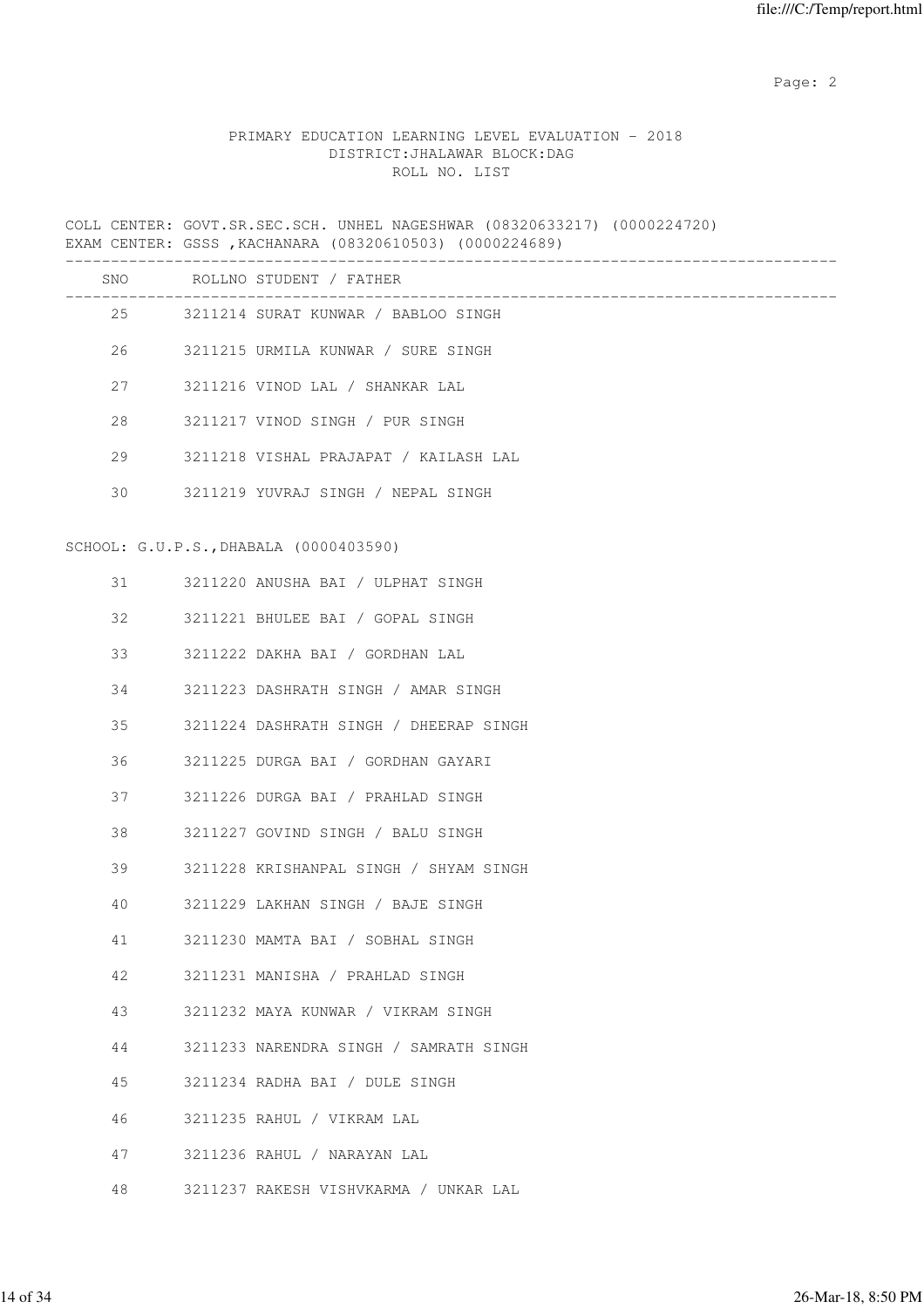Page: 3

## PRIMARY EDUCATION LEARNING LEVEL EVALUATION - 2018 DISTRICT:JHALAWAR BLOCK:DAG ROLL NO. LIST

COLL CENTER: GOVT.SR.SEC.SCH. UNHEL NAGESHWAR (08320633217) (0000224720) EXAM CENTER: GSSS ,KACHANARA (08320610503) (0000224689)

|    | SNO ROLLNO STUDENT / FATHER                   |
|----|-----------------------------------------------|
|    | 49 3211238 REENA KUMARI / GOPAL LAL           |
| 50 | 3211239 SAKSHI JAIN / PAWAN JAIN              |
| 51 | 3211240 SANGEETA KUNWAR / GOKUL SINGH         |
| 52 | 3211241 SANJNA / BAHADUR SINGH                |
| 53 | 3211242 SHIVANI / MANGU SINGH                 |
| 54 | 3211243 VARSHA KUNWAR / NEPAL SINGH           |
| 55 | 3211244 VIJAYPAL / UMRAV SINGH                |
| 56 | 3211245 VISHAL / KAILASH                      |
| 57 | 3211246 VISHNU BAI / BADRI LAL                |
|    | SCHOOL: GPS LAKHA KHEDI PARMAR (0000467061)   |
|    |                                               |
| 58 | 3211247 RAVINA / BAHADER SINGH                |
| 59 | 3211248 RINA KUNWAR / SHYAM SINGH             |
|    | SCHOOL: S.K.S., U.P.S. CHORBERDI (0000470880) |
| 60 | 3211249 DEVAS KUNWAR / DULHE SINGH            |
| 61 | 3211250 HARISH VERMA / NAGU LAL               |
| 62 | 3211251 HEMRAJ SINGH / SHIV SINGH             |
| 63 | 3211252 KAN SINGH / NARAYAN SINGH             |
| 64 | 3211253 MEHARABAN SINGH / DEV SINGH           |
| 65 | 3211254 NEPAL SINGH / BHAIRU SINGH            |
| 66 | 3211255 PANKAJ TAILOR / BALU LAL              |
| 67 | 3211256 PARI KUNWAR / KRIPAL SINGH            |
| 68 | 3211257 POOJA KUNWAR / NARAYAN SINGH          |
| 69 | 3211258 POOJA MEHAR / SARADAR LAL             |
| 70 | 3211259 POOJA NAI / UDAY LAL NAI              |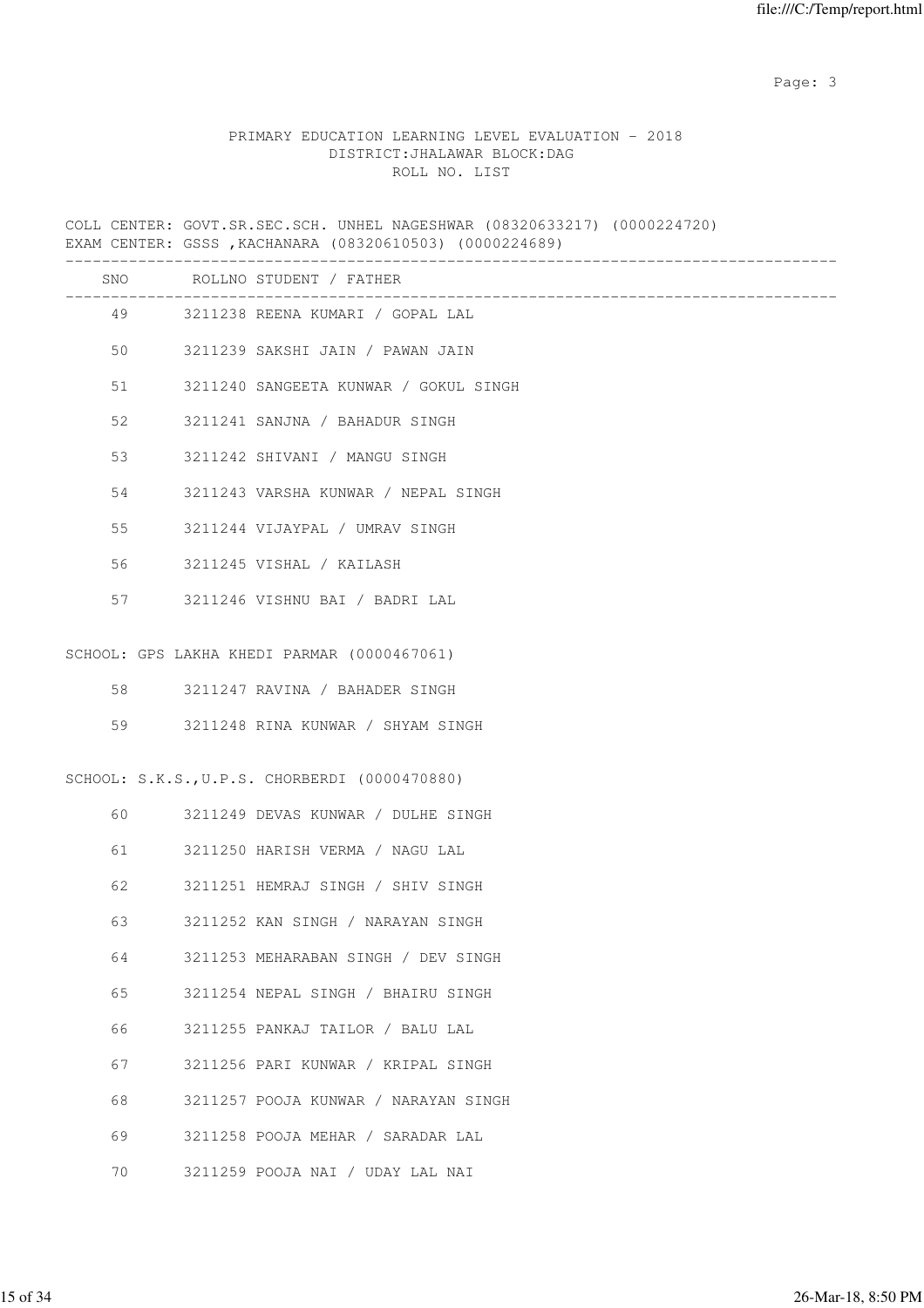Page: 4  $P$ 

## PRIMARY EDUCATION LEARNING LEVEL EVALUATION - 2018 DISTRICT:JHALAWAR BLOCK:DAG ROLL NO. LIST

COLL CENTER: GOVT.SR.SEC.SCH. UNHEL NAGESHWAR (08320633217) (0000224720) EXAM CENTER: GSSS ,KACHANARA (08320610503) (0000224689)

|    |                                 | SNO ROLLNO STUDENT / FATHER                  |
|----|---------------------------------|----------------------------------------------|
|    |                                 | 71 3211260 PRAHALAD SINGH / LAXMAN SINGH     |
| 72 |                                 | 3211261 RADHA KUNWAR / VIKRAM SINGH          |
| 73 |                                 | 3211262 RANAJEET SINGH / SHYAM SINGH         |
| 74 |                                 | 3211263 SAPANA VERMA / KALU LAL              |
| 75 |                                 | 3211264 TARA KUNWAR / GOPAL SINGH            |
| 76 |                                 | 3211265 URMILA KUNWAR / MADAN SINGH          |
| 77 |                                 | 3211266 URMILA KUNWAR / BANE SINGH           |
| 78 |                                 | 3211267 VARSHA KUNWAR / SHYAM SINGH          |
| 79 |                                 | 3211268 VIKAS LAL HARIJAN / RAM LAL          |
| 80 |                                 | 3211269 VISHAL LAL VERMA / GOKUL LAL         |
|    |                                 |                                              |
|    |                                 | SCHOOL: SKS PADMAKHEDI KA KHEDA (0000473608) |
| 81 |                                 | 3211270 GOVIND SINGH / TEJU SINGH            |
| 82 |                                 | 3211271 RAVINA / SHANKAR SINGH               |
|    |                                 | SCHOOL: GPS, PADMA KHEDI (0000473609)        |
|    |                                 |                                              |
| 83 |                                 | 3211272 GOVIND SINGH / BHAGWAN SINGH         |
| 84 |                                 | 3211273 VISHNU BAI / BHAGWAN SINGH           |
|    |                                 | SCHOOL: SKS KACHNARA KA KHEDA (0000473614)   |
| 85 |                                 | 3211274 DIVAN SINGH / GORDHAN SINGH          |
| 86 |                                 | 3211275 RADHA KUWAR / NARAYAN SINGH          |
|    |                                 |                                              |
|    | SCHOOL: GPS, SEKLA (0000485604) |                                              |
| 87 |                                 | 3211276 ANNU KUNWAR / KAMAL SINGH            |
| 88 |                                 | 3211277 HARPAL SINGH / SHANKAR SINGH         |

89 3211278 KIRAN KUMARI / SHANKAR LAL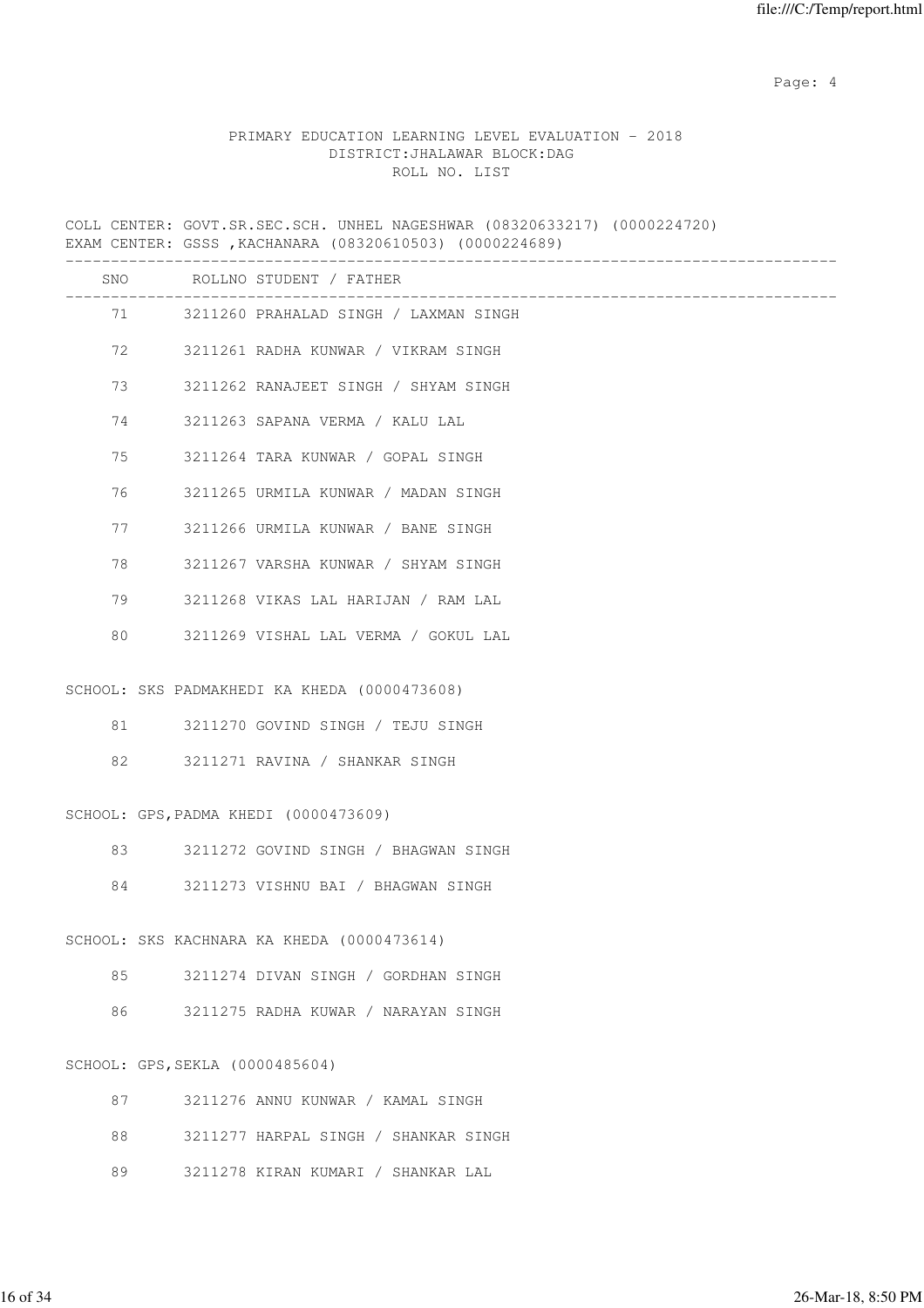Page: 5  $P$  and  $P$  and  $P$  and  $P$  and  $P$  and  $P$  and  $P$  and  $P$  and  $P$  and  $P$  and  $P$  and  $P$  and  $P$  and  $P$  and  $P$  and  $P$  and  $P$  and  $P$  and  $P$  and  $P$  and  $P$  and  $P$  and  $P$  and  $P$  and  $P$  and  $P$  and  $P$  an

## PRIMARY EDUCATION LEARNING LEVEL EVALUATION - 2018 DISTRICT:JHALAWAR BLOCK:DAG ROLL NO. LIST

COLL CENTER: GOVT.SR.SEC.SCH. UNHEL NAGESHWAR (08320633217) (0000224720) EXAM CENTER: GSSS ,KACHANARA (08320610503) (0000224689)

| SNO |         | ROLLNO STUDENT / FATHER                  |
|-----|---------|------------------------------------------|
| 90  |         | 3211279 KIRAN SHARMA / PRABHU LAL SHARMA |
|     | 91 — 1  | 3211280 NEETU SHARMA / MADAN LAL SHARMA  |
|     | 92 — 10 | 3211281 PREM SINGH / GORDHAN SINGH       |
| 93  |         | 3211282 RADHA KUNWAR / MOHAN LAL         |
| 94  |         | 3211283 RAJENDRA SINGH / VIKRAM SINGH    |
|     | 95      | 3211284 RANJEET SINGH / MANGU SINGH      |
| 96  |         | 3211285 SAPANA KUMARI / AMRIT GIRI       |
| 97  |         | 3211286 URMILA KUNWAR / JAWAN SINGH      |
| 98  |         | 3211287 VIJAYPAL SINGH / GOKUL SINGH     |
|     |         |                                          |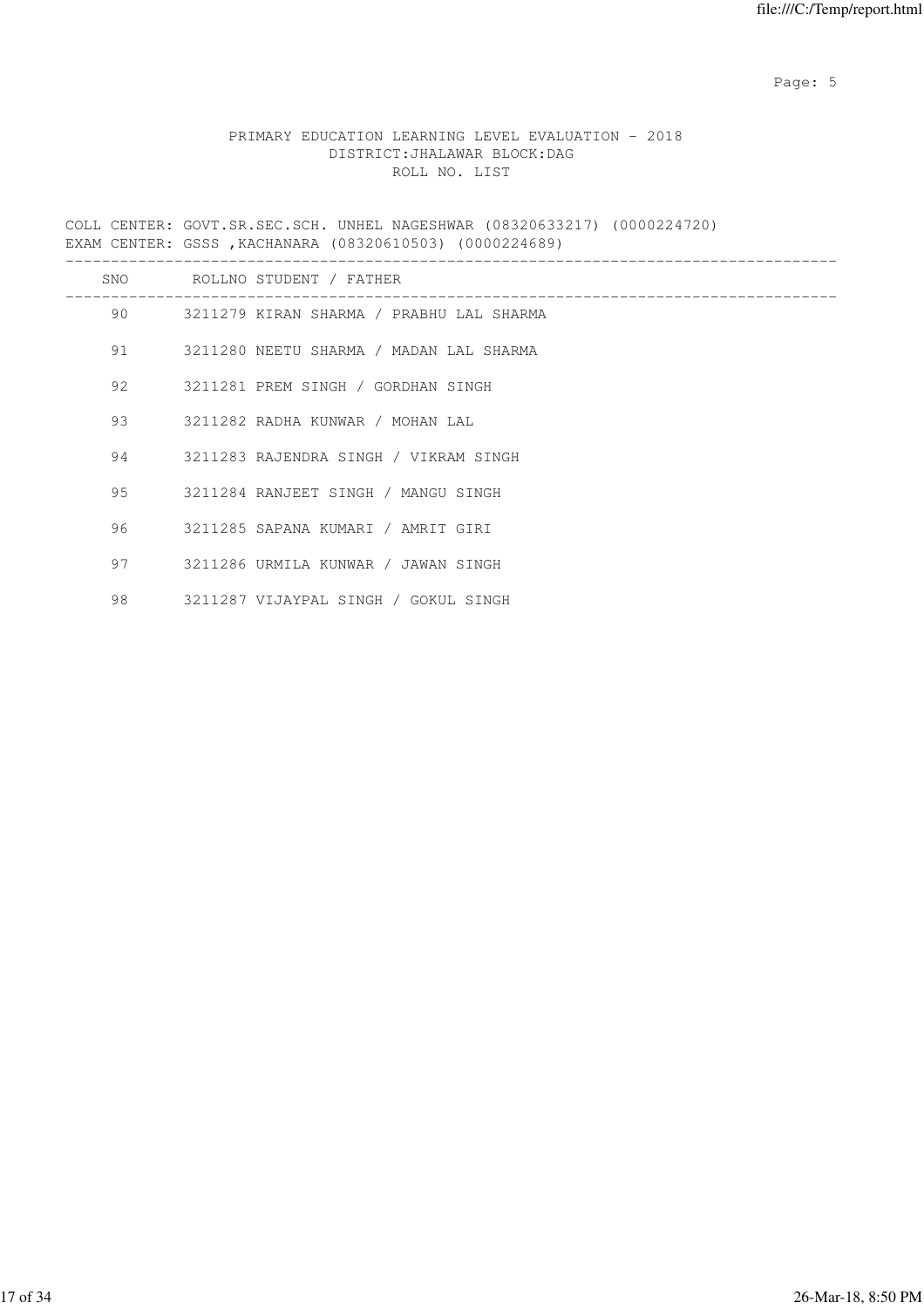#### PRIMARY EDUCATION LEARNING LEVEL EVALUATION - 2018 DISTRICT:JHALAWAR BLOCK:DAG ROLL NO. LIST

COLL CENTER: GOVT.SR.SEC.SCH. UNHEL NAGESHWAR (08320633217) (0000224720) EXAM CENTER: GASSS, KUMTHIYA (08320628304) (0000224718) ------------------------------------------------------------------------------------- SNO ROLLNO STUDENT / FATHER ------------------------------------------------------------------------------------- SCHOOL: GASSS, KUMTHIYA (0000224718) 1 3211288 ANWAR LAL / NAGU LAL 2 3211289 ARUN KUMAR / RADHESHYAM 3 3211290 DASHRATH / BHERU LAL BAGRI 4 3211291 DURGA BAI / BHAGWAN LAL 5 3211292 GIRDHARI / MANA LAL 6 3211293 KAMLESH LAL / RAM LAL 7 3211294 KANHAIYA LAL / VIKRAM LAL 8 3211295 KAVITA / TOFAN LAL 9 3211296 LAKHAN SINGH / MAN SINGH 10 3211297 MAYA KUMARI / DULA LAL 11 3211298 MUKESH / GORDHAN LAL 12 3211299 MUKESH LAL / AMAR LAL 13 3211300 NISHA KUNWAR / BHUWAN SINGH 14 3211301 POOJA BAI / RAM LAL 15 3211302 PRABHU LAL / SAJJAN LAL 16 3211303 RAHUL / CHANDAR LAL 17 3211304 RAJ PAL SINGH / BHERU SINGH 18 3211305 RAM PRASAD / SHYAM LAL 19 3211306 RANU / BADRI LAL 20 3211307 SANDEEP SINGH / BANE SINGH 21 3211308 SAPNA / BHAGWAN LAL 22 3211309 SAPNA KUMARI / GORDHAN LAL 23 3211310 SARE KUNWAR / SAJJAN LAL 24 3211311 SEEMA / CHANDAR LAL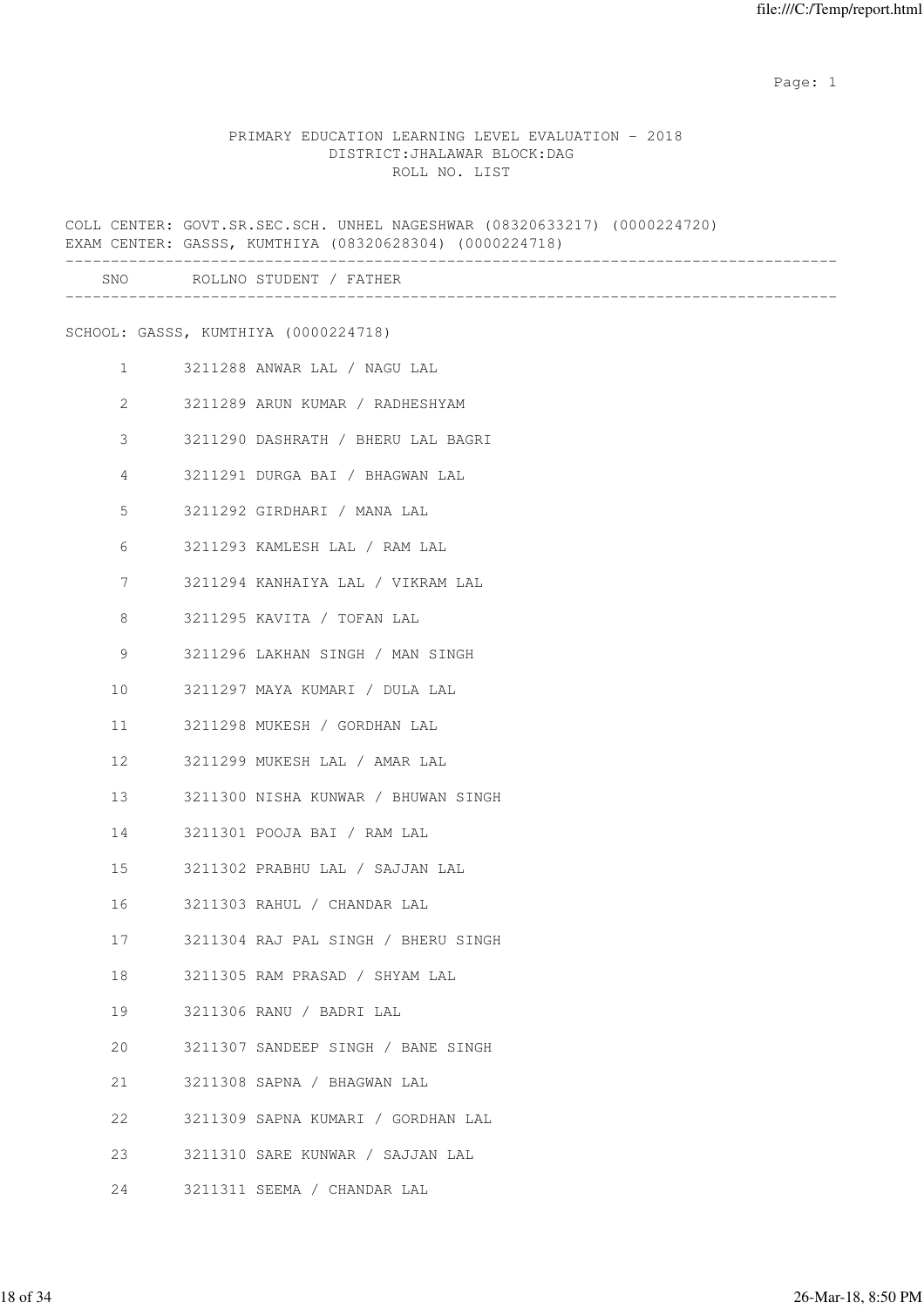## PRIMARY EDUCATION LEARNING LEVEL EVALUATION - 2018 DISTRICT:JHALAWAR BLOCK:DAG ROLL NO. LIST

COLL CENTER: GOVT.SR.SEC.SCH. UNHEL NAGESHWAR (08320633217) (0000224720) EXAM CENTER: GASSS, KUMTHIYA (08320628304) (0000224718)

|    |      | SNO ROLLNO STUDENT / FATHER            |
|----|------|----------------------------------------|
|    | 25   | 3211312 SHARVAN LAL / NAGU LAL         |
|    | 26   | 3211313 SHYAM LAL / SHANKAR LAL        |
| 27 |      | 3211314 SUMAN LAL / SHAMBHU LAL        |
| 28 |      | 3211315 SURESH / RAMESH LAL            |
| 29 |      | 3211316 VILAM / RADHESHYAM             |
| 30 |      | 3211317 VINOD KUMAR / SURAJ MAL        |
|    | 31 7 | 3211318 VISHNU LAL / MOHAN LAL         |
|    |      | SCHOOL: GPS, DHARMPURI (0000471284)    |
| 32 |      | 3211319 RADHA BAI / KAILASH CHAND      |
| 33 |      | 3211320 SANTOSH BAI / PRABHU LAL       |
|    |      | SCHOOL: GPS, KHANKHARI (0000471326)    |
| 34 |      | 3211321 ANNU KUVAR / KRAPAL SINGH      |
| 35 |      | 3211322 DHAPU KUVAR / RAGHU SINGH      |
| 36 |      | 3211323 GATTU KUVAR / SURAT SINGH      |
| 37 |      | 3211324 HEMARAJ SINGH / GAB SINGH      |
| 38 |      | 3211325 KRASHNA KUVAR / KARAN SINGH    |
| 39 |      | 3211326 LAKHAN SINGH / KUSHAL SINGH    |
| 40 |      | 3211327 MAMTA KUVAR / KALU SINGH       |
| 41 |      | 3211328 MANISHA KUVAR / TEJ SINGH      |
| 42 |      | 3211329 NARENDRA SINGH / NARAYAN SINGH |
| 43 |      | 3211330 NISHA KUVAR / SUMER SINGH      |
| 44 |      | 3211331 PAYAL KUVAR / NAPAL SINGH      |
| 45 |      | 3211332 RADHA KUVAR / BAAGAVAN SINGH   |
| 46 |      | 3211333 RAHUL SEN / GOPAL LAL          |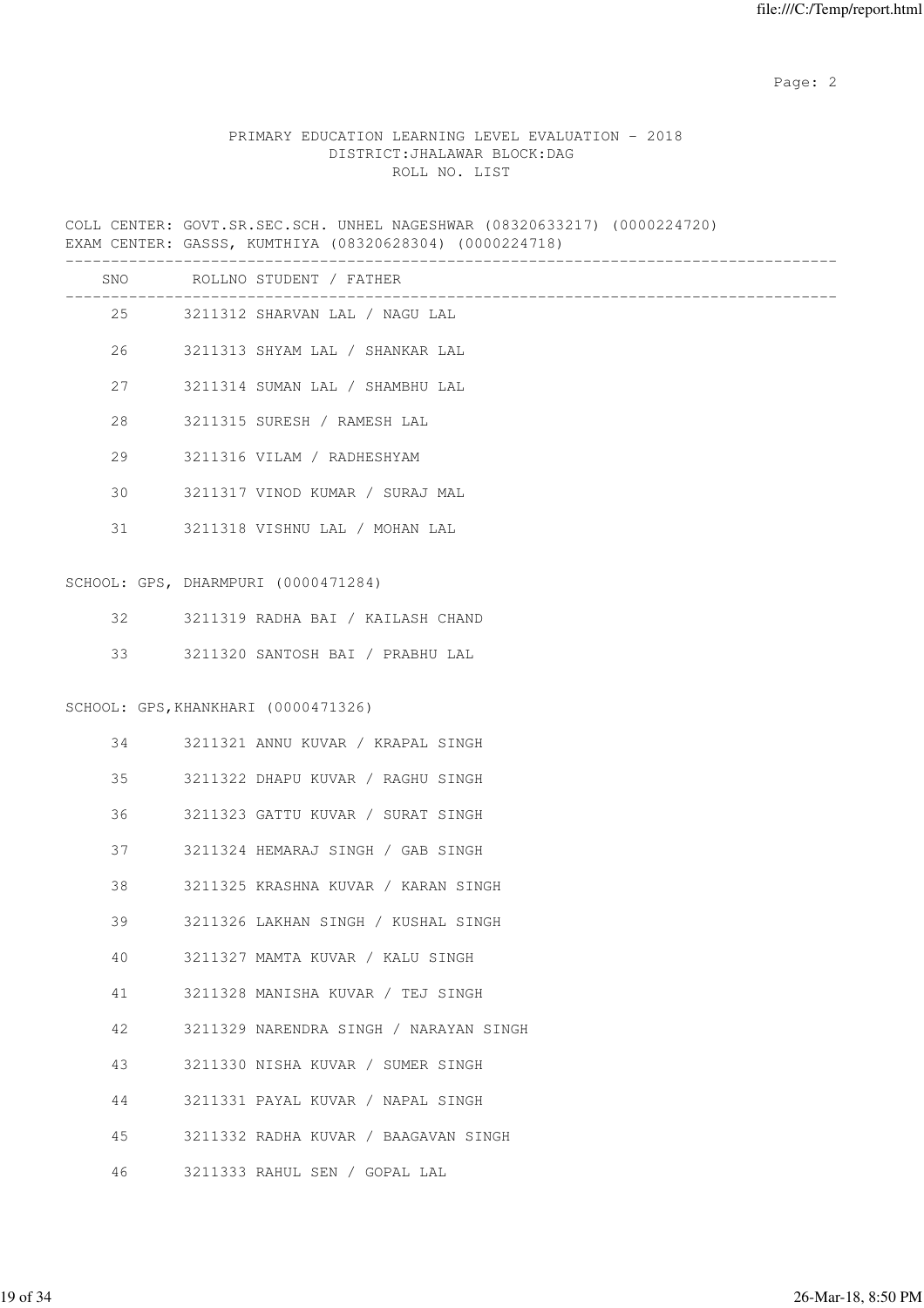Page: 3

## PRIMARY EDUCATION LEARNING LEVEL EVALUATION - 2018 DISTRICT:JHALAWAR BLOCK:DAG ROLL NO. LIST

COLL CENTER: GOVT.SR.SEC.SCH. UNHEL NAGESHWAR (08320633217) (0000224720) EXAM CENTER: GASSS, KUMTHIYA (08320628304) (0000224718) ------------------------------------------------------------------------------------- SNO ROLLNO STUDENT / FATHER

| 47 | 3211334 RAVINA KUVAR / TEJ SINGH     |
|----|--------------------------------------|
| 48 | 3211335 SHANKAR SINGH / TOPHAN SINGH |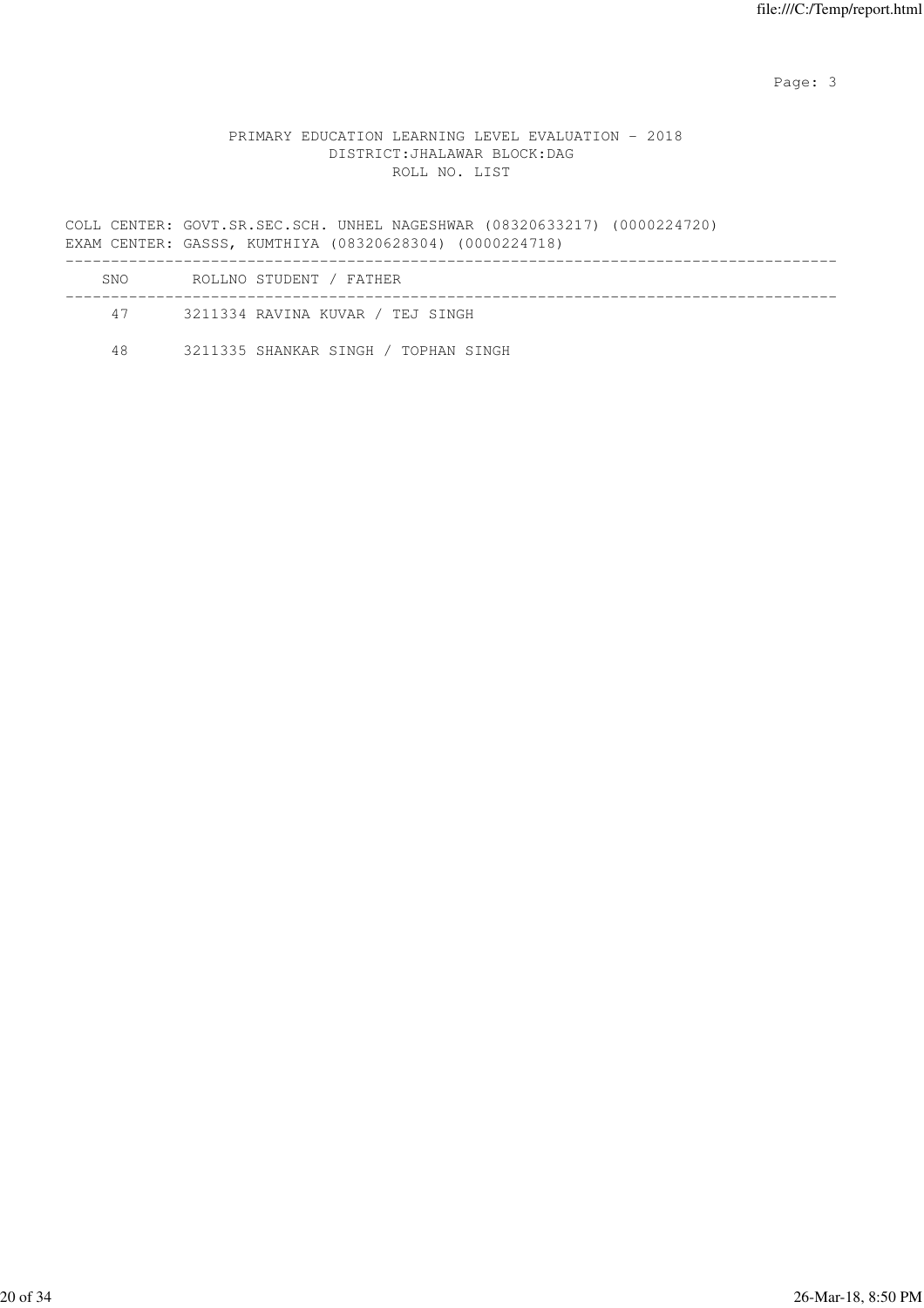#### PRIMARY EDUCATION LEARNING LEVEL EVALUATION - 2018 DISTRICT:JHALAWAR BLOCK:DAG ROLL NO. LIST

COLL CENTER: GOVT.SR.SEC.SCH. UNHEL NAGESHWAR (08320633217) (0000224720) EXAM CENTER: GOVT.SR.SEC.SCH. UNHEL NAGESHWAR (08320633217) (0000224720) ------------------------------------------------------------------------------------- SNO ROLLNO STUDENT / FATHER ------------------------------------------------------------------------------------- SCHOOL: KAMLA KANVENT SCHOOL (0000033830) 1 3211336 ARTI SAN / PRAKASH SEN 2 3211337 DASHRATH SINGH / GORDHAN SINGH 3 3211338 KRISHNA KUNWAR / BADRI SINGH 4 3211339 KRISHNAKANT / AMAR LAL 5 3211340 NARENDRA SINGH / BAHADUR SINGH 6 3211341 RADHA KUNWAR / GORADHAN SINGH 7 3211342 RENUKA SHARMA / VISHNU SHARMA 8 3211343 RISHABH PRAJAPAT / GORDHAN PRAJAPAT 9 3211344 VARSHA KUNWAR / TOFAN SINGH SCHOOL: SHREE S.N.T.P.UPS SCHOOL (0000033961) 10 3211345 MUKESH MEGWAL / HARI RAM 11 3211346 RAGUNANDAN GAYRI / GOPAL GAYRI 12 3211347 RAVINA VARMA / HARIMHOAN 13 3211348 SEJAL RATHOR / SOHAN LAL 14 3211349 SHUBHAM TAILOR / RAKESH TAILOR 15 3211350 SITA SONI / KASHIRAM 16 3211351 SIYA SINHA / PARITOSH SINHA 17 3211352 SONU SINGH / DANE SINGH 18 3211353 SUNIL PRAJAPAT / RADHESHYAM 19 3211354 TEEYA MALI / BALA RAM SCHOOL: NAGESHVER PUBLIC SCHOOL UNHEL NAGESHWAR (0000046323) 20 3211355 HARIOM SARMA / GOPAL LAL

- 
- 21 3211356 KAMAL SINGH / KRAPAL SINGH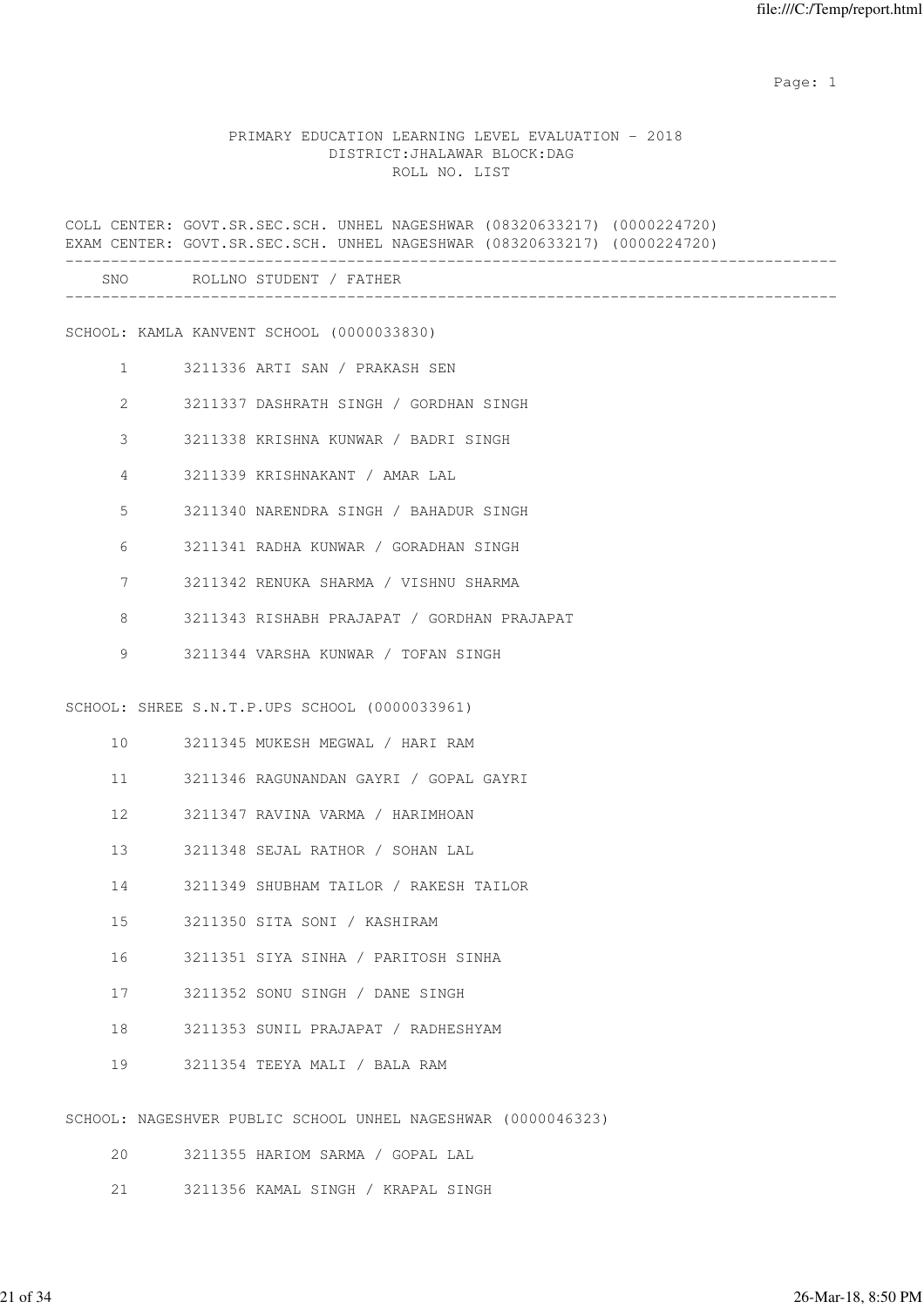## PRIMARY EDUCATION LEARNING LEVEL EVALUATION - 2018 DISTRICT:JHALAWAR BLOCK:DAG ROLL NO. LIST

COLL CENTER: GOVT.SR.SEC.SCH. UNHEL NAGESHWAR (08320633217) (0000224720) EXAM CENTER: GOVT.SR.SEC.SCH. UNHEL NAGESHWAR (08320633217) (0000224720) -------------------------------------------------------------------------------------

| SNO |    | ROLLNO STUDENT / FATHER                                   |
|-----|----|-----------------------------------------------------------|
|     | 22 | 3211357 LAXMAN SINGH / KRAPAL SINGH                       |
| 23  |    | 3211358 MALIKA KUNWAR / MEHARBAN SINGH                    |
| 24  |    | 3211359 MANJU BALA / SHAMBU LAL                           |
| 25  |    | 3211360 MANTU KUNWAR / DHIRAP SINGH                       |
| 26  |    | 3211361 RAJENDRA SINGH / GOPAL SINGH                      |
| 27  |    | 3211362 SHUBHAM RATHOR / MUKESH RATHOR                    |
| 28  |    | 3211363 SURAJ DUBEY / GOVIND DUBEY                        |
| 29  |    | 3211364 VIJAY MEHAR / RADHESHYAM                          |
| 30  |    | 3211365 VIJAY RATHOR / GOPAL RATHOR                       |
| 31  |    | 3211366 VISHNU BALA / NANDARAM                            |
|     |    | SCHOOL: ADARSH VIDHYA MANDIR UNHEL NAGESHWAR (0000055760) |
| 32  |    | 3211367 BHAVESH JAIN / SUSHIL KUMAR JAIN                  |
| 33  |    | 3211368 GOVIND LAL / PRABHU LAL                           |
| 34  |    | 3211369 HIRENDRA PAL SINGH / TEJ SINGH                    |
| 35  |    | 3211370 JYOTI SUMAN / SURESH SUMAN                        |
| 36  |    | 3211371 LAKHAN SINGH / GAB SINGH                          |
| 37  |    | 3211372 LAL SINGH / BADRI SINGH                           |
| 38  |    | 3211373 MANISHA KUNWAR / SHIV SINGH                       |
| 39  |    | 3211374 NITESH SEN / DINESH SEN                           |
| 40  |    | 3211375 PAYAL SHARMA / GHANSHYAM SHARMA                   |
| 41  |    | 3211376 PINKI KUMARI / PRABHU LAL                         |
| 42  |    | 3211377 RADHA KUNWAR / SHANKAR SINGH                      |
| 43  |    | 3211378 RAJENDRA SINGH / SHYAM SINGH                      |
| 44  |    | 3211379 SUJAL RATHOR / KAMLESH RATHOR                     |
| 45  |    | 3211380 URMILA KUNWAR / DILEEP SINGH                      |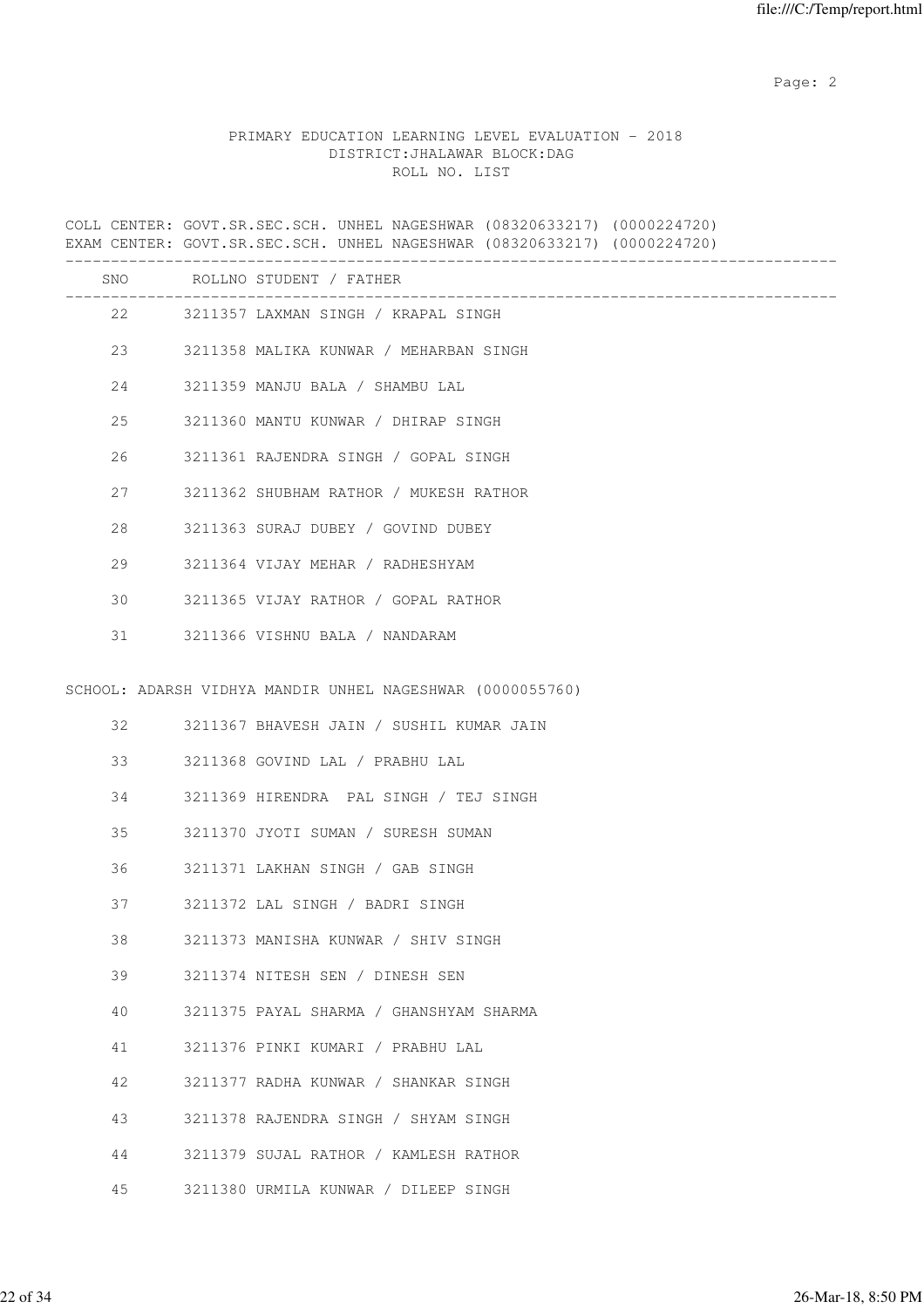Page: 3 Advanced 20 April 2014 2016 2017 2022 3 April 2017 2022 3 April 2022 3 April 2022 3 April 2022 3 April 2022 3 April 2022 3 April 2022 3 April 2022 3 April 2022 3 April 2022 3 April 2022 3 April 2022 3 April 2022 3

# PRIMARY EDUCATION LEARNING LEVEL EVALUATION - 2018 DISTRICT:JHALAWAR BLOCK:DAG ROLL NO. LIST

|    | COLL CENTER: GOVT.SR.SEC.SCH. UNHEL NAGESHWAR (08320633217) (0000224720)<br>EXAM CENTER: GOVT.SR.SEC.SCH. UNHEL NAGESHWAR (08320633217) (0000224720) |
|----|------------------------------------------------------------------------------------------------------------------------------------------------------|
|    | SNO ROLLNO STUDENT / FATHER                                                                                                                          |
|    | SCHOOL: GOVT.SR.SEC.SCH. UNHEL NAGESHWAR (0000224720)                                                                                                |
| 46 | 3211381 ARJUN RATHOR / MADAN LAL                                                                                                                     |
| 47 | 3211382 ARVIND SHARMA / SATYANARAYAN SHARMA                                                                                                          |
| 48 | 3211383 BHARAT SINGH / MEHARBAN SINGH                                                                                                                |
| 49 | 3211384 BHAVANA KUNWAR / SHANKAR SINGH                                                                                                               |
| 50 | 3211385 DEVAS KUNWAR / SHANKAR SINGH                                                                                                                 |
| 51 | 3211386 DEVAS KUNWAR / BHARAT SINGH                                                                                                                  |
| 52 | 3211387 DHARA SINGH / GUMAN SINGH                                                                                                                    |
| 53 | 3211388 GOVIND RATHOR / GOPAL LAL                                                                                                                    |
| 54 | 3211389 ISLAM HUSAIN / RASHID HUSAIN                                                                                                                 |
| 55 | 3211390 KRISHNA KUNWAR / PUR SINGH                                                                                                                   |
| 56 | 3211391 LAKHAN LAL MALI / RAMESH CHANRA MALI                                                                                                         |
| 57 | 3211392 MAHENDRA SINGH / GORDHAN SINGH                                                                                                               |
| 58 | 3211393 MOHAN PARMAR / GOVARDHAN LAL                                                                                                                 |
| 59 | 3211394 MONIKA LOHAR / CHANDAR LAL LOHAR                                                                                                             |
| 60 | 3211395 PAYAL KUNWAR / KALU SINGH                                                                                                                    |
| 61 | 3211396 RADHA KUNWAR / KRIPAL SINGH                                                                                                                  |
| 62 | 3211397 ROSHANI / DHARMENDRA HARIJAN                                                                                                                 |
| 63 | 3211398 SANDEEP SINGH / TUFAN SINGH                                                                                                                  |
| 64 | 3211399 SHILPA KUNWAR / ARJUN SINGH                                                                                                                  |
| 65 | 3211400 SHRAVAN SINGH / SHYAM SINGH CHAUHAN                                                                                                          |
| 66 | 3211401 SONA BAGARI / SHIV LAL                                                                                                                       |
| 67 | 3211402 SONA HARIJAN / KALU LAL                                                                                                                      |
| 68 | 3211403 SUMITRA BAGRI / KALURAM                                                                                                                      |
| 69 | 3211404 TEJU SINGH / BHAGWAN SINGH                                                                                                                   |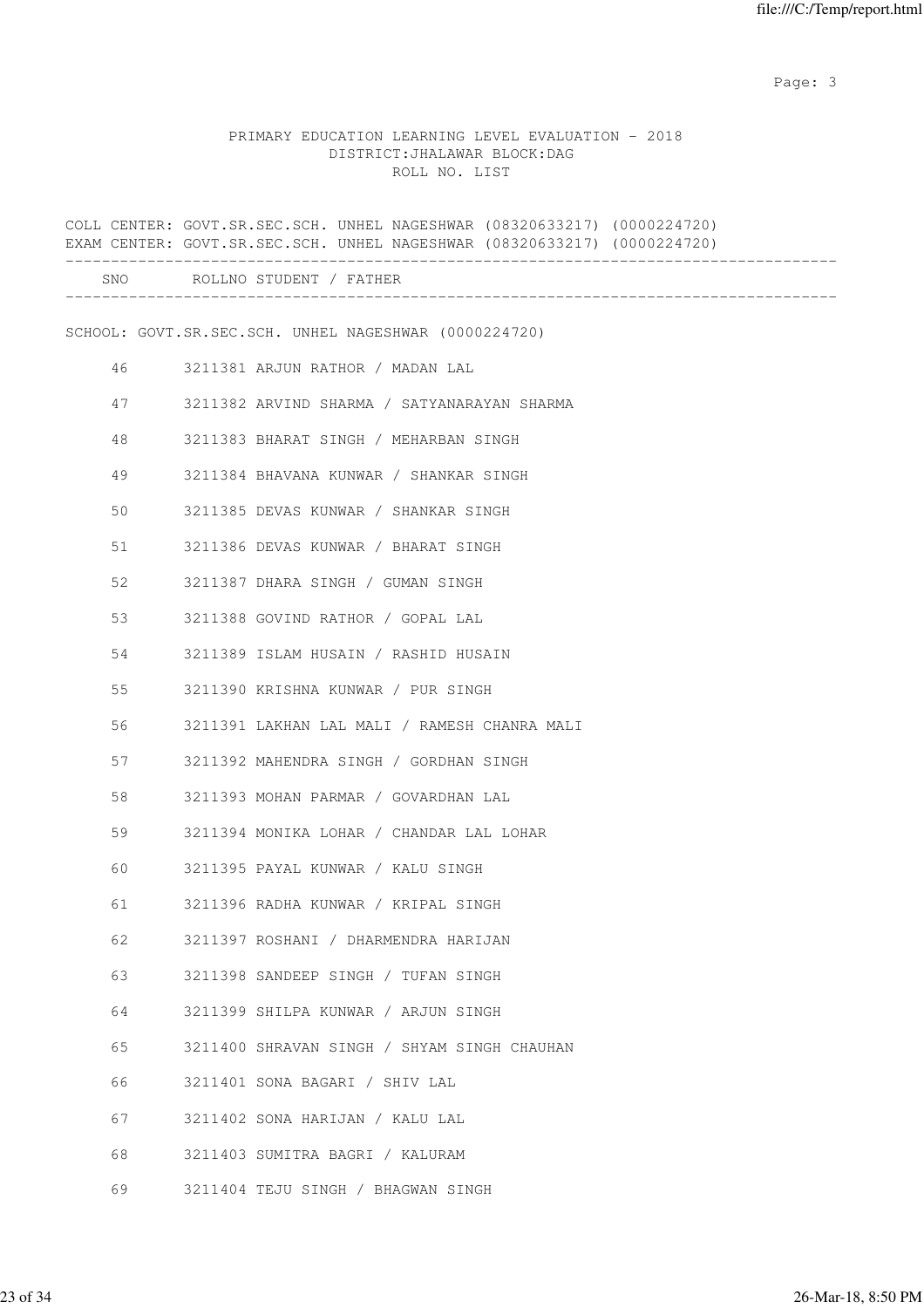Page: 4  $P$ 

## PRIMARY EDUCATION LEARNING LEVEL EVALUATION - 2018 DISTRICT:JHALAWAR BLOCK:DAG ROLL NO. LIST

COLL CENTER: GOVT.SR.SEC.SCH. UNHEL NAGESHWAR (08320633217) (0000224720) EXAM CENTER: GOVT.SR.SEC.SCH. UNHEL NAGESHWAR (08320633217) (0000224720) -------------------------------------------------------------------------------------

| <b>SNO</b> | ROLLNO STUDENT / FATHER              |  |
|------------|--------------------------------------|--|
| 70         | 3211405 UMA VYAS / KACHRU LAL VYAS   |  |
| 71         | 3211406 VIRENDRA LOHAR / GOPAL LOHAR |  |

SCHOOL: GPS,KHERKHEDA (0000412384)

| 72 | 3211407 BABLU / GHANSHYAM      |
|----|--------------------------------|
| 73 | 3211408 BHARAT / UMRAV SINGH   |
| 74 | 3211409 BHARTI / MEHRBAN SINGH |
| 75 | 3211410 KANHA / CHANDAR LAL    |
| 76 | 3211411 KUSHALI / RADHESHYAM   |
| 77 | 3211412 MAHENDRA / SHANKAR DAS |
| 78 | 3211413 PAYAL / NAIN SINGH     |
| 79 | 3211414 PURA / TOFAN SINGH     |
| 80 | 3211415 ROHIT / BADRI GIR      |
| 81 | 3211416 TEENA / KALU LAL       |
|    |                                |

SCHOOL: GPS TALAI KA KHEDA (0000467269)

| 82 | 3211417 DHAPU BAI / NARAYAN SINGH       |
|----|-----------------------------------------|
| 83 | 3211418 RAVINA KUNWAR / VIKRAM SINGH    |
| 84 | 3211419 SAKCHI HARIJAN / KISHOR HARIJAN |
| 85 | 3211420 SHANKAR SINGH / CHANDAR SINGH   |
| 86 | 3211421 SONA KUNWAR / PUR SINGH         |
|    |                                         |

SCHOOL: GPS,SALARIYA KA KHEDA (0000471304)

| 87 | 3211422 DASHRATH / RAM LAL           |
|----|--------------------------------------|
| 88 | 3211423 GOVIND / KAILASH CHAND       |
| 89 | 3211424 PUJA BAI / SHYAM LAL         |
| 90 | 3211425 SHAMBHU SINGH / GUMMAN SINGH |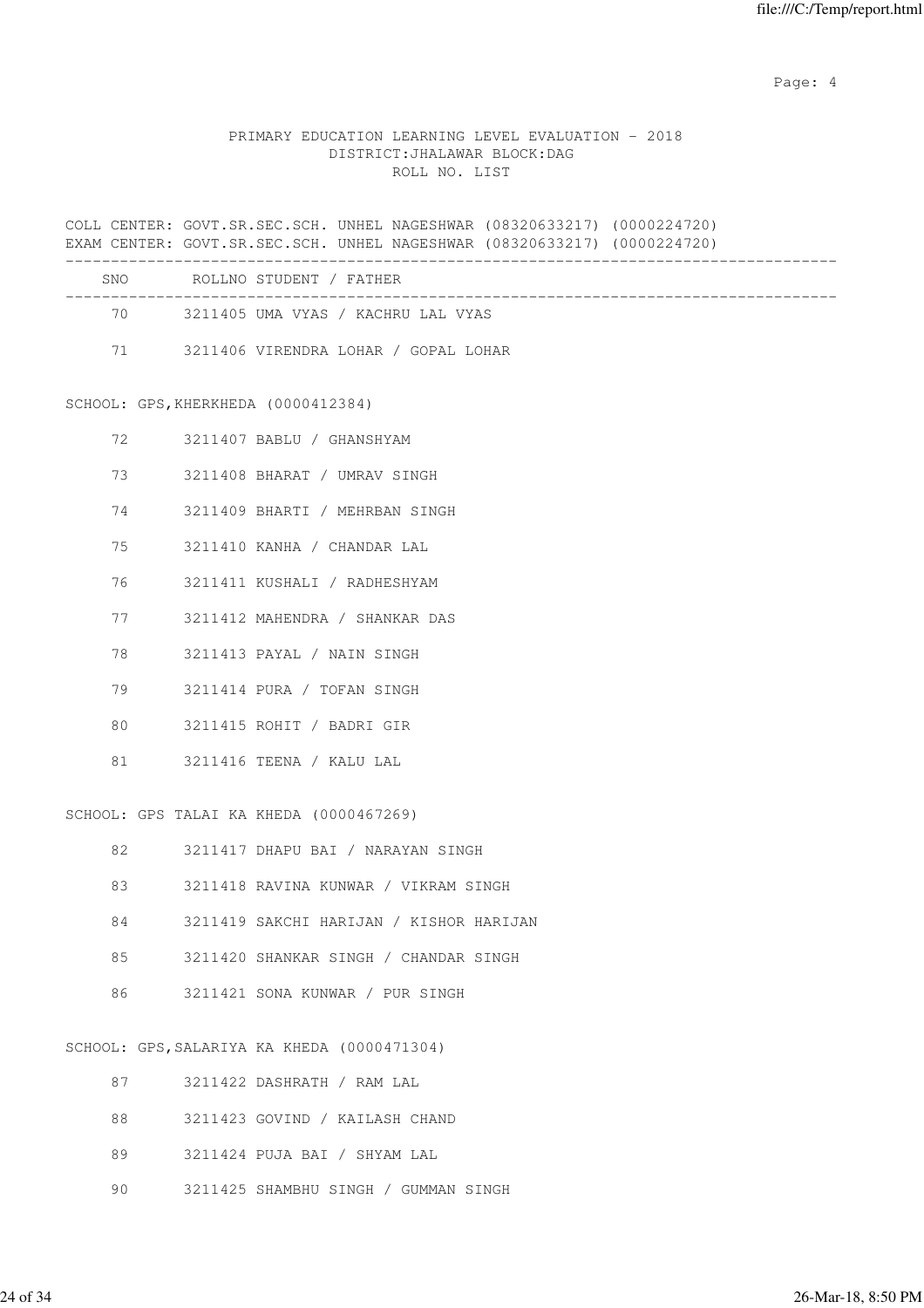Page: 5  $P$  and  $P$  and  $P$  and  $P$  and  $P$  and  $P$  and  $P$  and  $P$  and  $P$  and  $P$  and  $P$  and  $P$  and  $P$  and  $P$  and  $P$  and  $P$  and  $P$  and  $P$  and  $P$  and  $P$  and  $P$  and  $P$  and  $P$  and  $P$  and  $P$  and  $P$  and  $P$  an

## PRIMARY EDUCATION LEARNING LEVEL EVALUATION - 2018 DISTRICT:JHALAWAR BLOCK:DAG ROLL NO. LIST

COLL CENTER: GOVT.SR.SEC.SCH. UNHEL NAGESHWAR (08320633217) (0000224720) EXAM CENTER: GOVT.SR.SEC.SCH. UNHEL NAGESHWAR (08320633217) (0000224720) -------------------------------------------------------------------------------------

| SNO. | ROLLNO STUDENT / FATHER            |
|------|------------------------------------|
| 91 — | 3211426 SHYAM LAL / ISHWAR LAL     |
| 92   | 3211427 VISHANU BAI / SUERSH SINGH |

SCHOOL: GUPS,SALARIYA (0000471305)

| 93  | 3211428 AASHA KUNWAR / NAYAN SINGH      |
|-----|-----------------------------------------|
| 94  | 3211429 ANURADHA KUNWAR / NARAYAN SINGH |
| 95  | 3211430 GOVIND SINGH / UDAYA SINGH      |
| 96  | 3211431 ISHAVAR SINGH / RAGHU SINGH     |
| 97  | 3211432 KUSHAL SINGH / DHIRAP SINGH     |
| 98  | 3211433 NISHA KUNWAR / MEHRBAN SINGH    |
| 99  | 3211434 RADHA BAI / PRABHU LAL          |
| 100 | 3211435 SUNIL MEHAR / PRABHU LAL        |
| 101 | 3211436 VILAM KUNWAR / SHANKAR SINGH    |

SCHOOL: GPS DHAN SINGH JI KA KHEDA (0000474182)

| 102 | 3211437 ANITA KUNWAR / SHAMBHU SINGH |
|-----|--------------------------------------|
| 103 | 3211438 DARM KUNWAR / LAL SINGH      |
| 104 | 3211439 MANISHA KUNWAR / GOPAL SINGH |
| 105 | 3211440 SANGITA SEN / NARAYANLALSEN  |
|     |                                      |

## SCHOOL: GPS,KARMAKHEDI (0000503737)

| 106 | 3211441 BALI KUNVAR / VIJAY SINGH    |
|-----|--------------------------------------|
| 107 | 3211442 NARENDRA SINGH / GOPAL SINGH |
| 108 | 3211443 RADHA KUNWAR / UMARAV SINGH  |
| 109 | 3211444 RADHA KUNWAR / LAL SINGH     |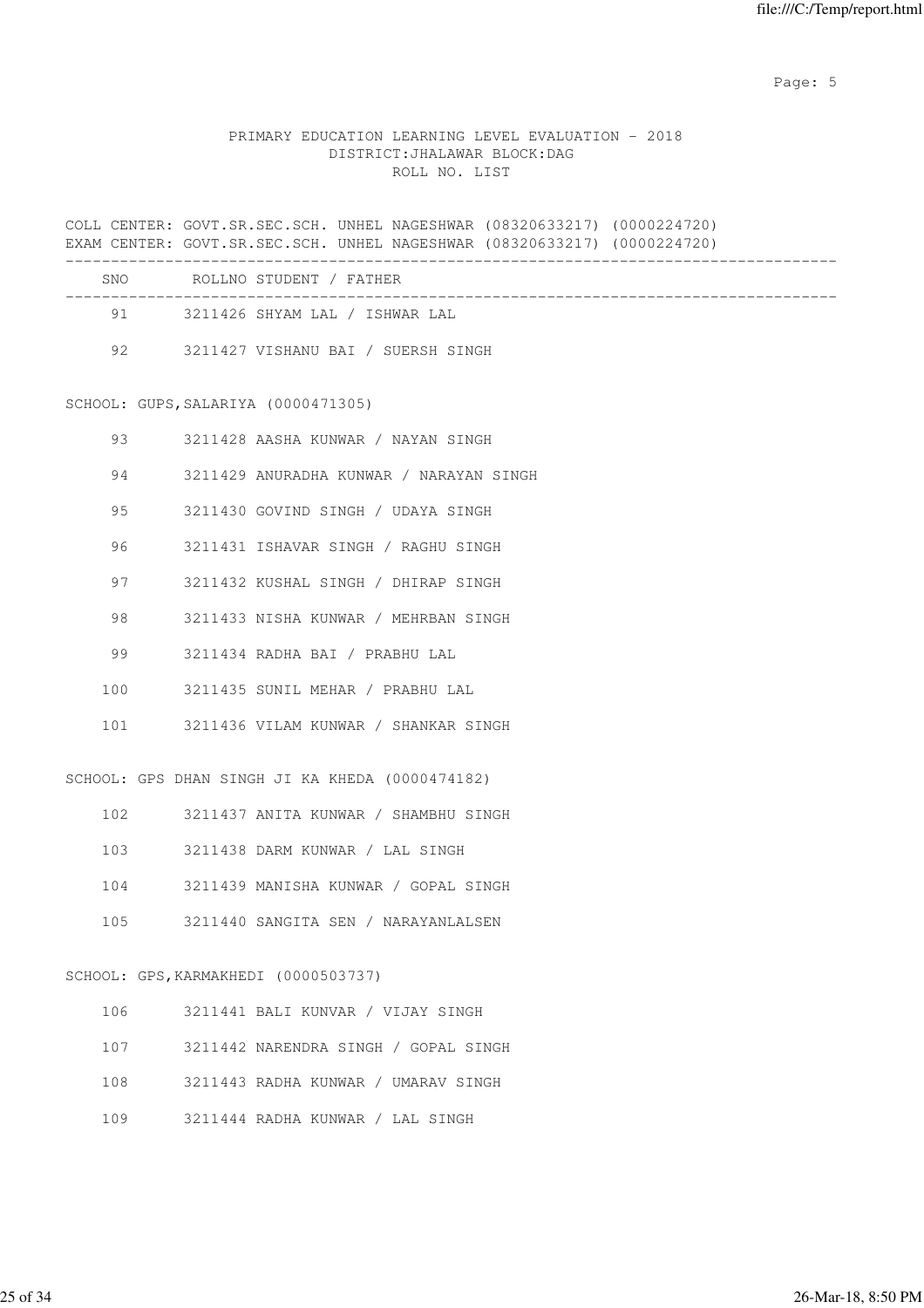## PRIMARY EDUCATION LEARNING LEVEL EVALUATION - 2018 DISTRICT:JHALAWAR BLOCK:DAG ROLL NO. LIST

|                 |  | COLL CENTER: GOVT.SR.SEC.SCH. UNHEL NAGESHWAR (08320633217) (0000224720)<br>EXAM CENTER: GOVT. ADARSH SENIOR SECONDARY SCHOOL-KEETIYA (08320640203) (0000224725) |
|-----------------|--|------------------------------------------------------------------------------------------------------------------------------------------------------------------|
|                 |  | SNO ROLLNO STUDENT / FATHER                                                                                                                                      |
|                 |  | SCHOOL: GOVT. ADARSH SENIOR SECONDARY SCHOOL-KEETIYA (0000224725)                                                                                                |
| $\mathbf{1}$    |  | 3211445 ANIL / SHANKAR LAL MEHAR                                                                                                                                 |
| 2               |  | 3211446 CHETAN LAL RATHOR / PEERU LAL RATHOR                                                                                                                     |
| 3               |  | 3211447 DILEEP / MUKESH MEHTAR                                                                                                                                   |
| 4               |  | 3211448 JAINAB BEE / MIRA BAKSH                                                                                                                                  |
| 5               |  | 3211449 JITENDRA / PEERU LAL                                                                                                                                     |
| 6               |  | 3211450 KUMKUM / RAJU LAL                                                                                                                                        |
| 7               |  | 3211451 KUSHAL SINGH / BHAGWAN SINGH                                                                                                                             |
| 8               |  | 3211452 LAKHAN LAL SHARMA / PRAKASH CHAND SHARMA                                                                                                                 |
| 9               |  | 3211453 MADHU KUNWAR / SHAMBHU SINGH SISODIYA                                                                                                                    |
| 10              |  | 3211454 NAGPAL / SUMER SINGH                                                                                                                                     |
| 11              |  | 3211455 NIKITA RATHOR / BAPU LAL RATHOR                                                                                                                          |
| 12 <sup>°</sup> |  | 3211456 PANKAJ / GOVIND DAS                                                                                                                                      |
| 13              |  | 3211457 PAWAN MEHAR / RAGHU LAL MEHAR                                                                                                                            |
| 14              |  | 3211458 POOJA MALI / SHYAM LAL MALI                                                                                                                              |
| 15              |  | 3211459 PRAHLAD LAL / PRABHU LAL MEHAR                                                                                                                           |
| 16              |  | 3211460 RAJPAL SINGH / SARTAN SINGH                                                                                                                              |
| 17              |  | 3211461 REENA / SARDAR LAL KHAROL                                                                                                                                |
| 18              |  | 3211462 SARITA / MADAN LAL MEHAR                                                                                                                                 |
| 19              |  | 3211463 SEEMA / BADRI LAL                                                                                                                                        |
|                 |  | SCHOOL: G.U.P.S., BAMANDEVRIYA (0000412419)                                                                                                                      |

|  | 20 3211464 GHANSHYAM MEHAR / GORDHAN LAL MEHAR |
|--|------------------------------------------------|
|  | 21 3211465 KAVITA BAI / SHANKAR LAL            |
|  | 22 3211466 NARENDRA LAL / RAM LAL              |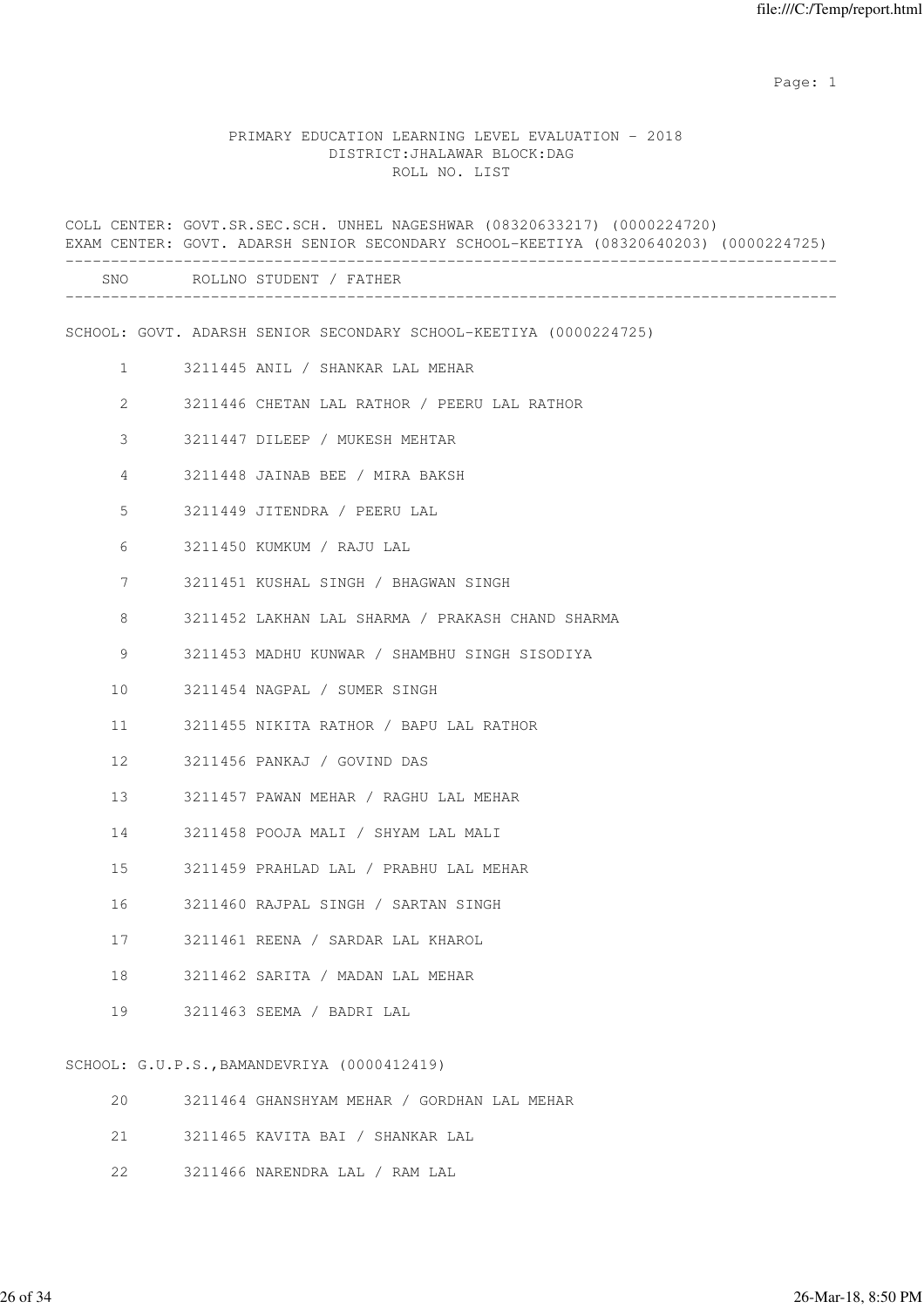## PRIMARY EDUCATION LEARNING LEVEL EVALUATION - 2018 DISTRICT:JHALAWAR BLOCK:DAG ROLL NO. LIST

COLL CENTER: GOVT.SR.SEC.SCH. UNHEL NAGESHWAR (08320633217) (0000224720) EXAM CENTER: GOVT. ADARSH SENIOR SECONDARY SCHOOL-KEETIYA (08320640203) (0000224725) ------------------------------------------------------------------------------------- SNO ROLLNO STUDENT / FATHER

| 5.NU | ROLLNO SIUDENI / FAIHER                |
|------|----------------------------------------|
| 23   | 3211467 PAYAL / SUNDAR LAL             |
| 2.4  | 3211468 RADHA BAI / SHANKAR LAL        |
| 2.5  | 3211469 RANJANA BAI / TOFAN LAL        |
| 26   | 3211470 RANJEET SINGH / RUGHNATH SINGH |

#### SCHOOL: GPS.KHASAROOKHEDI (0000467039)

| 27 | 3211471 ANGURBALA / SHYAM SINGH   |
|----|-----------------------------------|
| 28 | 3211472 MANJU KUNWAR / KALU SINGH |
| 29 | 3211473 SEEMA KUNWAR / KALU SINGH |
| 30 | 3211474 SHIV SINGH / VIKRAM SINGH |

#### SCHOOL: G.P.S., CHANDKHEDI (0000467582)

| 31 | 3211475 KAMALESH MEHAR / GORDHAN LAL MEHAR |
|----|--------------------------------------------|
| 32 | 3211476 PANKASH MEHAR / GORDHAN LAL MEHAR  |
| 33 | 3211477 PUJA KUNWAR / SHANKAR SINGH        |
| 34 | 3211478 RAHUL BAGARI / PRABHU BAGARI       |
| 35 | 3211479 SURAJ BAGARI / KACHARU BAGARI      |
|    |                                            |

# SCHOOL: GPS,RAIPURIYA (0000470872)

| 36 | 3211480 DHIRAP SINGH / MAAN SINGH     |
|----|---------------------------------------|
| 37 | 3211481 DURGA KUNWAR / RADHESHYAM     |
| 38 | 3211482 KRIPAL SINGH / VIJAY SINGH    |
| 39 | 3211483 MAHENDRA SINGH / KRIPAL SINGH |
| 40 | 3211484 NARENDRA SINGH / DILIP SINGH  |
| 41 | 3211485 RADHA KUNWAR / SURESH SINGH   |
| 42 | 3211486 SAHLLU KUNWAR / MANGU SINGH   |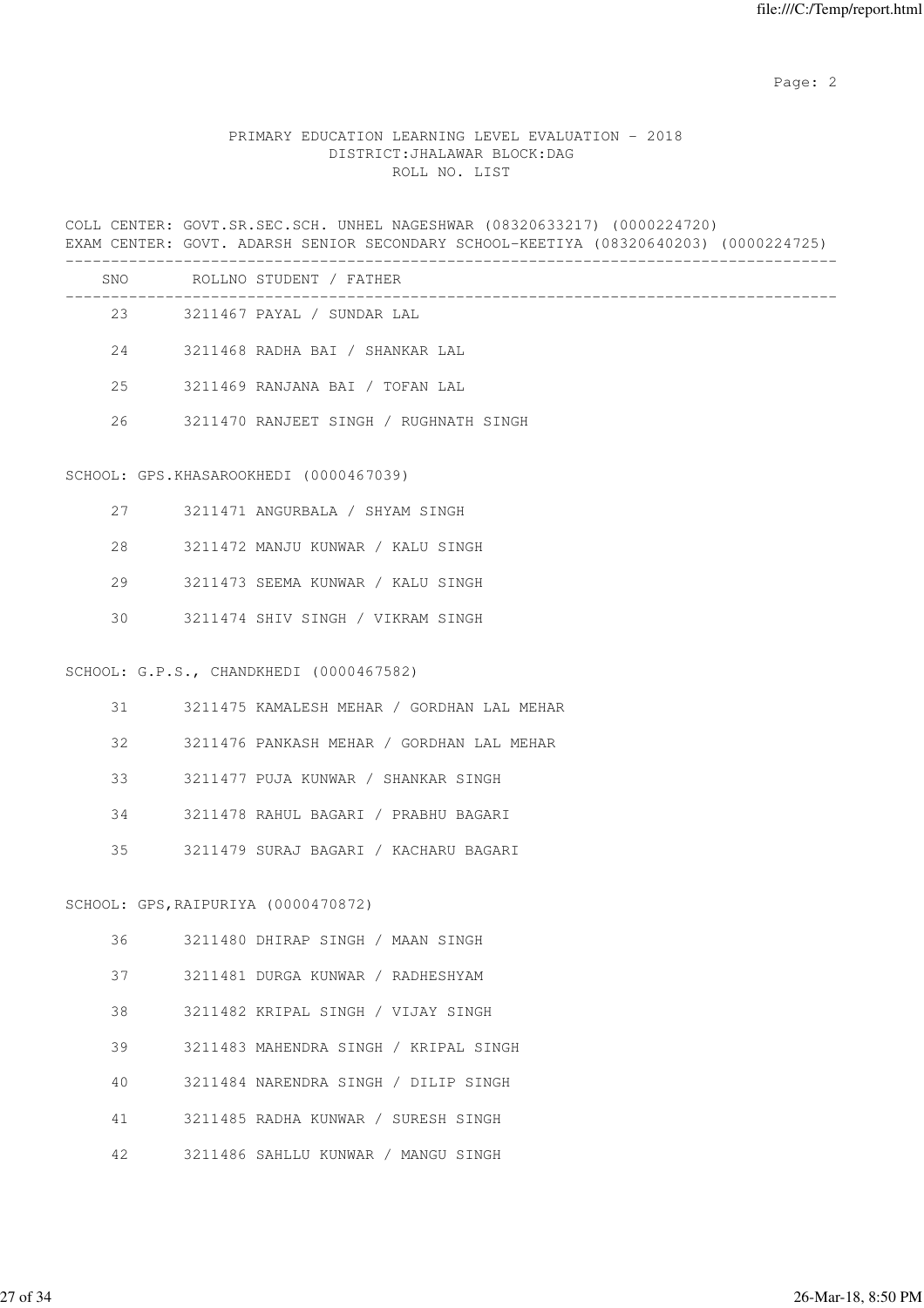Page: 3 Advanced 20 April 2014 2016 2017 2022 3 April 2017 2022 3 April 2022 3 April 2022 3 April 2022 3 April 2022 3 April 2022 3 April 2022 3 April 2022 3 April 2022 3 April 2022 3 April 2022 3 April 2022 3 April 2022 3

## PRIMARY EDUCATION LEARNING LEVEL EVALUATION - 2018 DISTRICT:JHALAWAR BLOCK:DAG ROLL NO. LIST

COLL CENTER: GOVT.SR.SEC.SCH. UNHEL NAGESHWAR (08320633217) (0000224720) EXAM CENTER: GOVT. ADARSH SENIOR SECONDARY SCHOOL-KEETIYA (08320640203) (0000224725) ------------------------------------------------------------------------------------- SNO ROLLNO STUDENT / FATHER ------------------------------------------------------------------------------------- 43 3211487 BABLI / PUR SINGH 44 3211488 DALI / NAGU LAL 45 3211489 ISHWAR SINGH / BHERU SINGH 46 3211490 KALI / SHIV LAL 47 3211491 KRASHN PAL SINGH / MEHARBAN SINGH 48 3211492 MAHENDRA SINGH / PAPPU SINGH 49 3211493 MITTHULAL / GORDHAN LAL 50 3211494 PAYAL / KAILASH LAL 51 3211495 PEERULAL / NAGU LAL 52 3211496 PRAHLAD / GOKUL LAL 53 3211497 PUJA / KISHAN LAL 54 3211498 PVITRA / CHANDAR LAL SCHOOL: GPS BAGRIYO KA KHEDA KITIYA (0000471309) 55 3211499 AMAR LAL / SHANKAR LAL 56 3211500 ASALAM KHAN / MASHOM KHAN 57 3211501 BABU LAL / RAM LAL 58 3211502 GOPAL / LALU LAL 59 3211503 KAMAL / PEERU LAL 60 3211504 KANHAIYA LAL / PAPUU LAL 61 3211505 LALI BAI / RAGHU LAL 62 3211506 MAYA BAI / RADHESHYAM 63 3211507 MUKESH / RAGHU LAL 64 3211508 MUKESH / BALU LAL

65 3211509 NAGESHWAR / PRABHU LAL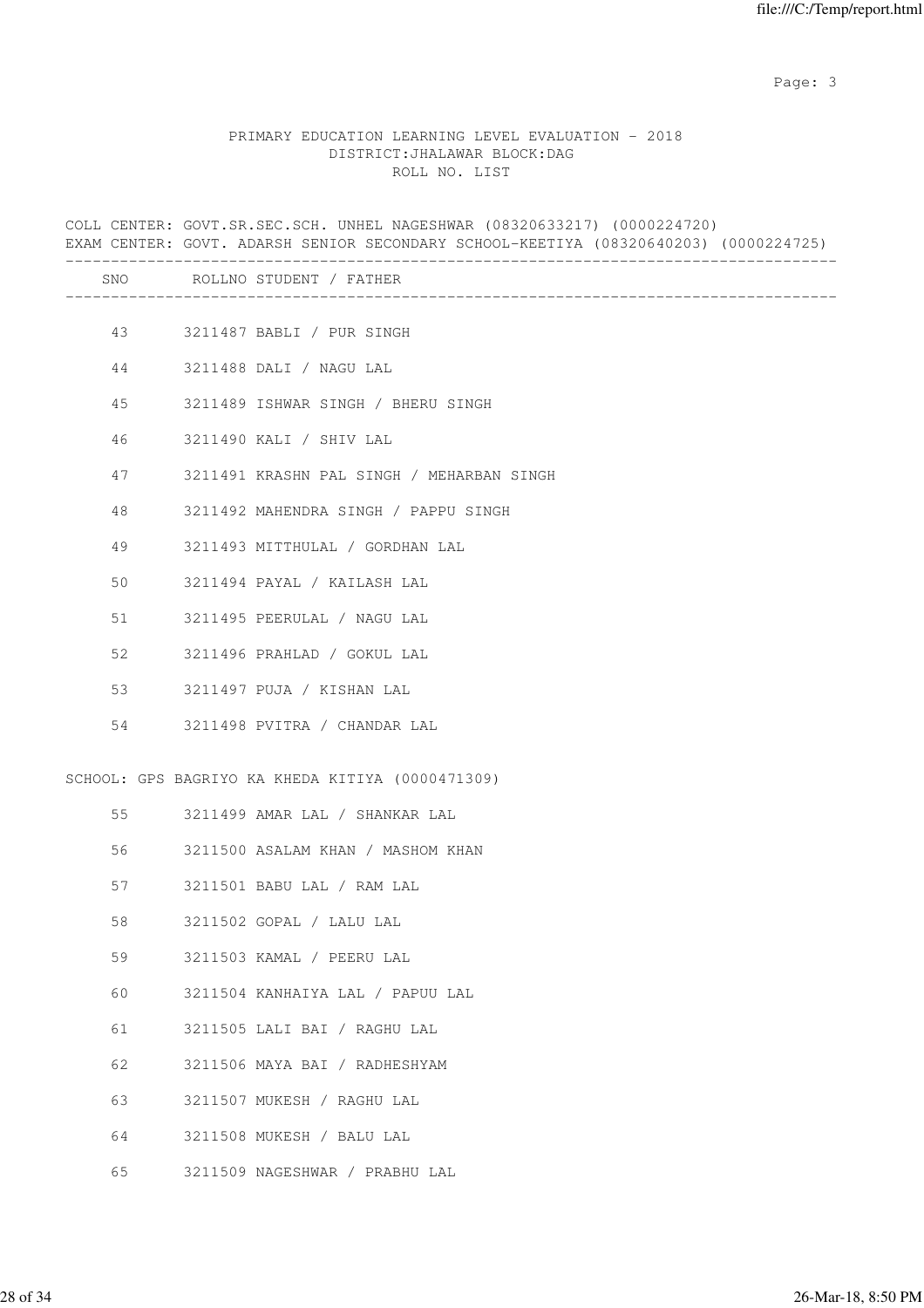Page: 4  $P$ 

## PRIMARY EDUCATION LEARNING LEVEL EVALUATION - 2018 DISTRICT:JHALAWAR BLOCK:DAG ROLL NO. LIST

COLL CENTER: GOVT.SR.SEC.SCH. UNHEL NAGESHWAR (08320633217) (0000224720) EXAM CENTER: GOVT. ADARSH SENIOR SECONDARY SCHOOL-KEETIYA (08320640203) (0000224725) ------------------------------------------------------------------------------------- SNO ROLLNO STUDENT / FATHER ------------------------------------------------------------------------------------- 66 3211510 RADHA / BALU LAL 67 3211511 RAJENDRA SINGH / KARAN SINGH 68 3211512 RENU / VIKRAM LAL 69 3211513 SALONI / SAMRATH SINGH 70 3211514 SHRAWAN LAL / DASHRATH LAL 71 3211515 SHYAM LAL / CHANDAR LAL 72 3211516 SHYAM LAL / RAGHU LAL 73 3211517 SULTAN / MANA LAL 74 3211518 SURESH / NAGU LAL 75 3211519 TINA / CHANDAR LAL 76 3211520 VAIDHIKA / ADITYA MEHATA SCHOOL: GUPS,GURADIYA DEVDA (0000471380) 77 3211521 ALKAR SINGH / TOPHAN SINGH 78 3211522 ANIL KUMAR / SURAJMAL 79 3211523 ASHA / BHAIRU LAL 80 3211524 BHARAT LAL / GORDHAN LAL 81 3211525 BHARAT SINGH / BADRI SINGH 82 3211526 BHARAT SINGH / SHYAM SINGH 83 3211527 INDRA BAI / SHYAM SINGH 84 3211528 KALU SINGH / BADRI SINGH 85 3211529 KAN SINGH / BHAIRU SINGH 86 3211530 LAKHAN SINGH / VIKRAM SINGH 87 3211531 PARVATI BAI / SHYAM SINGH 88 3211532 PRADHAN SINGH / VIKRAM SINGH

89 3211533 PRADHAN SINGH / GANGARAM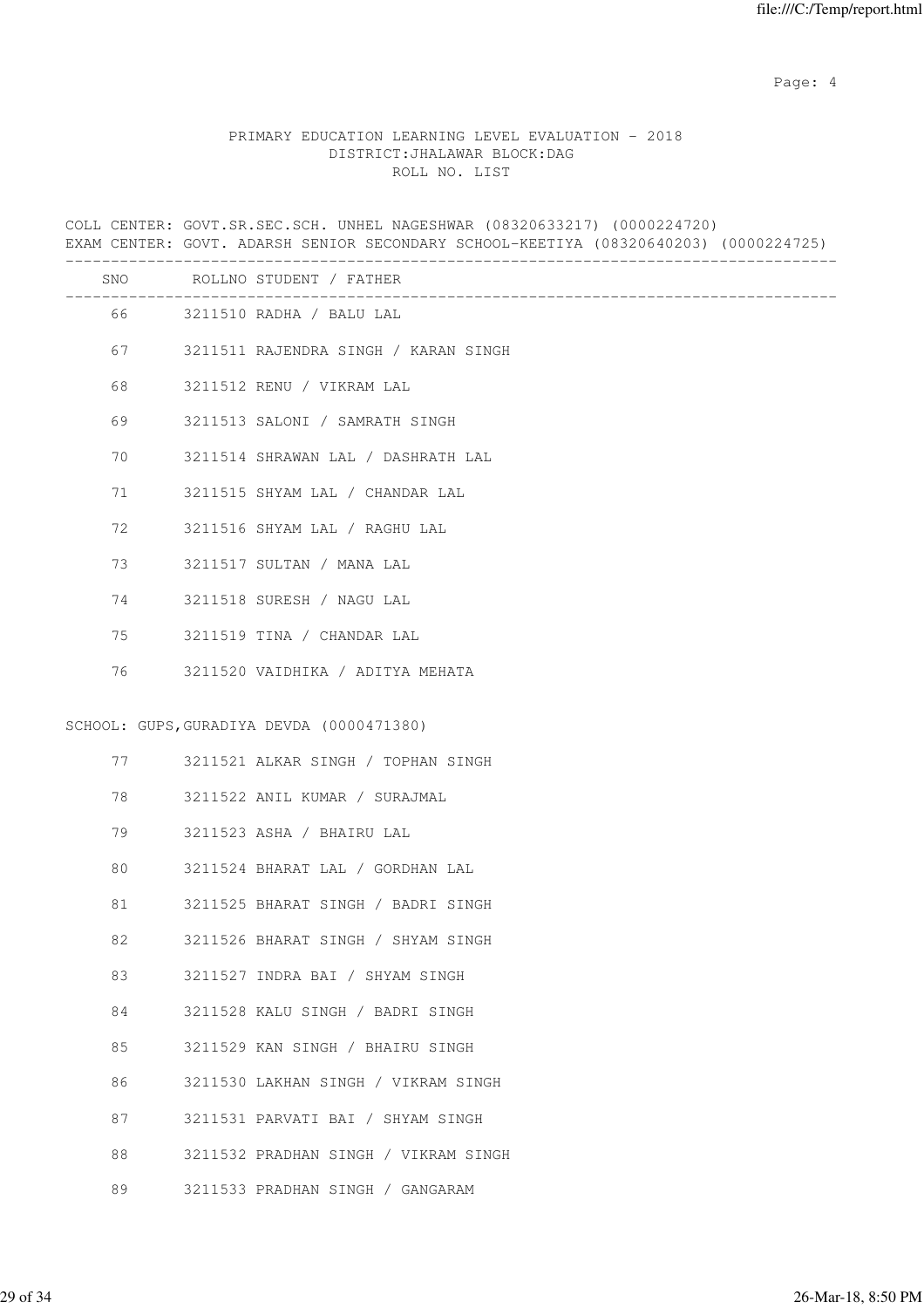Page: 5  $P$  and  $P$  and  $P$  and  $P$  and  $P$  and  $P$  and  $P$  and  $P$  and  $P$  and  $P$  and  $P$  and  $P$  and  $P$  and  $P$  and  $P$  and  $P$  and  $P$  and  $P$  and  $P$  and  $P$  and  $P$  and  $P$  and  $P$  and  $P$  and  $P$  and  $P$  and  $P$  an

# PRIMARY EDUCATION LEARNING LEVEL EVALUATION - 2018 DISTRICT:JHALAWAR BLOCK:DAG ROLL NO. LIST

|     | COLL CENTER: GOVT.SR.SEC.SCH. UNHEL NAGESHWAR (08320633217) (0000224720)<br>EXAM CENTER: GOVT. ADARSH SENIOR SECONDARY SCHOOL-KEETIYA (08320640203) (0000224725) |                                          |  |
|-----|------------------------------------------------------------------------------------------------------------------------------------------------------------------|------------------------------------------|--|
|     |                                                                                                                                                                  | SNO ROLLNO STUDENT / FATHER              |  |
|     |                                                                                                                                                                  | 90 3211534 PRAHLAD SINGH / NARAYAN SINGH |  |
| 91  |                                                                                                                                                                  | 3211535 RAADHA KUNWAR / SARTAN SINGH     |  |
| 92  |                                                                                                                                                                  | 3211536 RADHA KUNWAR / NARAYAN SINGH     |  |
| 93  |                                                                                                                                                                  | 3211537 RADHA KUNWAR / SARDAR SINGH      |  |
| 94  |                                                                                                                                                                  | 3211538 RAHUL SINGH / VIKRAM SINGH       |  |
| 95  |                                                                                                                                                                  | 3211539 RAJU LAL / PRAHLAD LAL           |  |
| 96  |                                                                                                                                                                  | 3211540 RANJEET MEGHWAL / BADRI LAL      |  |
| 97  |                                                                                                                                                                  | 3211541 RAVEENA KUNWAR / SHYAM SINGH     |  |
| 98  |                                                                                                                                                                  | 3211542 RAVEENA MEGHWAL / NARAYAN LAL    |  |
| 99  |                                                                                                                                                                  | 3211543 SAPANA KUNWAR / BADRI SINGH      |  |
| 100 |                                                                                                                                                                  | 3211544 SONA BAI / BADRI SINGH           |  |
| 101 |                                                                                                                                                                  | 3211545 SONA KUNWAR / BALU SINGH         |  |
| 102 |                                                                                                                                                                  | 3211546 SONA KUNWAR / SHYAM SINGH        |  |
| 103 |                                                                                                                                                                  | 3211547 SONA KUNWAR / SHYAM SINGH        |  |
| 104 |                                                                                                                                                                  | 3211548 SUMITRA BAI / RADHESHYAM BAIRAGI |  |
| 105 |                                                                                                                                                                  | 3211549 SURESH SINGH / FATEH SINGH       |  |
| 106 |                                                                                                                                                                  | 3211550 URMILA KUNWAR / SHIV SINGH       |  |
| 107 |                                                                                                                                                                  | 3211551 USHA KUNWAR / BHAGWAN SINGH      |  |
| 108 |                                                                                                                                                                  | 3211552 VISHNU BAI / MADAN LAL           |  |
| 109 |                                                                                                                                                                  | 3211553 VISHNU KUNWAR / KRIPAL SINGH     |  |
| 110 |                                                                                                                                                                  | 3211554 VISHNU KUNWAR / BALU SINGH       |  |
| 111 |                                                                                                                                                                  | 3211555 VISHNU MEGHWAL / BADRI MEGHWAL   |  |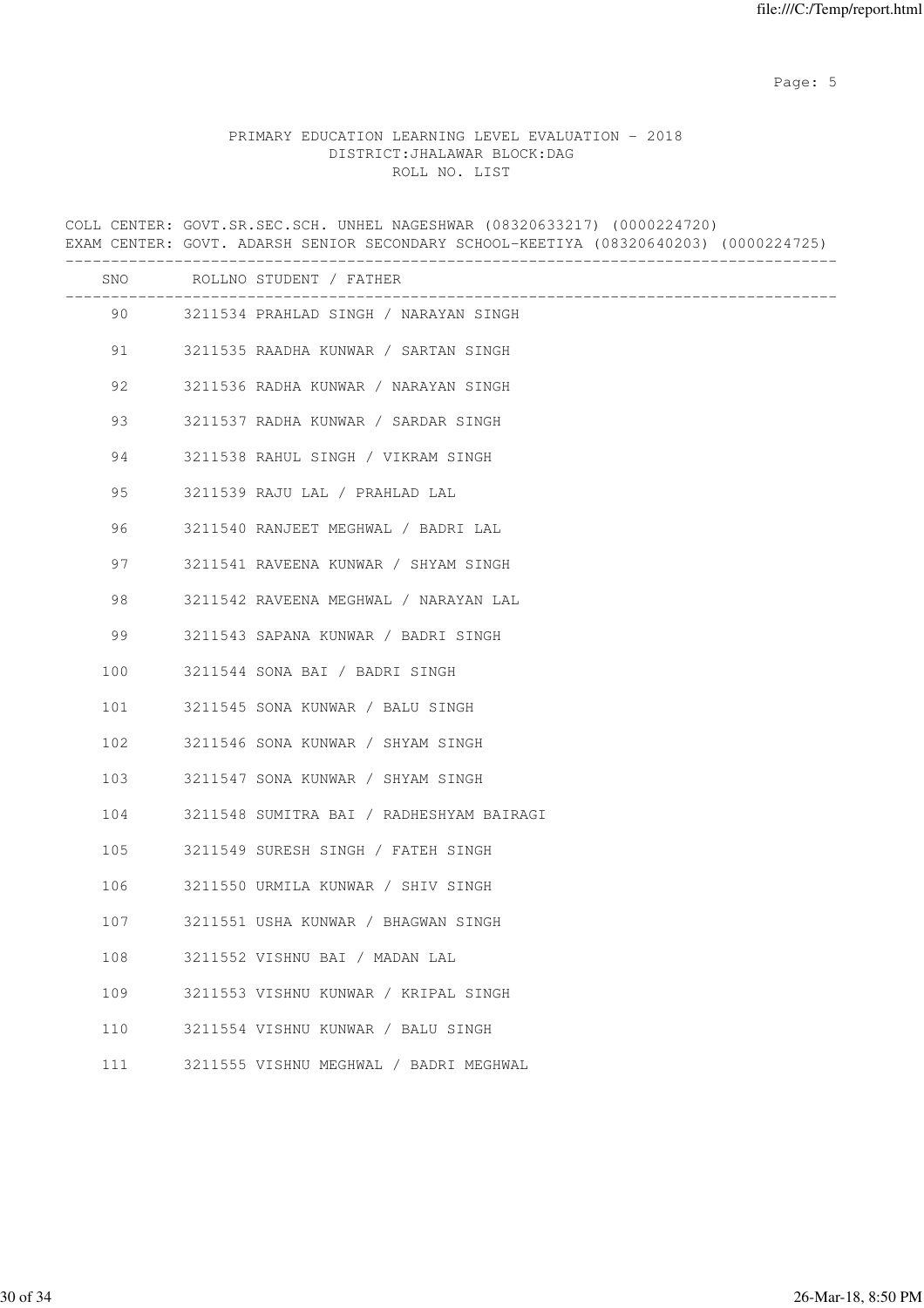#### PRIMARY EDUCATION LEARNING LEVEL EVALUATION - 2018 DISTRICT:JHALAWAR BLOCK:DAG ROLL NO. LIST

COLL CENTER: GOVT.SR.SEC.SCH. UNHEL NAGESHWAR (08320633217) (0000224720) EXAM CENTER: G.U.P.S.,BEELKHEDI (08320606401) (0000471318) ------------------------------------------------------------------------------------- SNO ROLLNO STUDENT / FATHER ------------------------------------------------------------------------------------- SCHOOL: G.P.S.,DOKARKHEDA (0000412354) 1 3211556 AASHA KANWAR / KAMAL SINGH 2 3211557 BHARAT SINGH / NARAYAN SINGH 3 3211558 DHIRAP SINGH / SHIV SINGH 4 3211559 KRISHNPAL SINGH / BHAIRU SINGH 5 3211560 MANISHA KUNWAR / SURENDRA SINGH 6 3211561 PRAHALAD SINGH / NEPAL SINGH 7 3211562 RAHUL SINGH / BABU SINGH 8 3211563 RAHUL SINGH / SHYAM SINGH 9 3211564 RAVINA KUNWAR / NARAYAN SINGH 10 3211565 SAKSHI KUMARI / BALU LAL SCHOOL: G.U.P.S.,BEELKHEDI (0000471318) 11 3211566 DASHRATH SINGH / AUKAR SINGH 12 3211567 DASHRATH SINGH / DANE SINGH 13 3211568 GOPAL SINGH / MADAN SINGH 14 3211569 GOPI SINGH / SHAMBHU SINGH 15 3211570 GOVIND SINGH / SHAMBHU SINGH 16 3211571 HARIOM / SHYAM LAL VISHVAKARMA 17 3211572 JEETU LAL MEHAR / CHANDAR LAL MEHAR 18 3211573 KULDEEP SINGH / BALU SINGH 19 3211574 MANISHA KUMARI / MOHAN LAL MEHAR 20 3211575 NARENDRA KUMAR / SHAMBHU SINGH 21 3211576 PAWAN SHARMA / BAGDU LAL 22 3211577 PEERU BAI / SHANKAR SINGH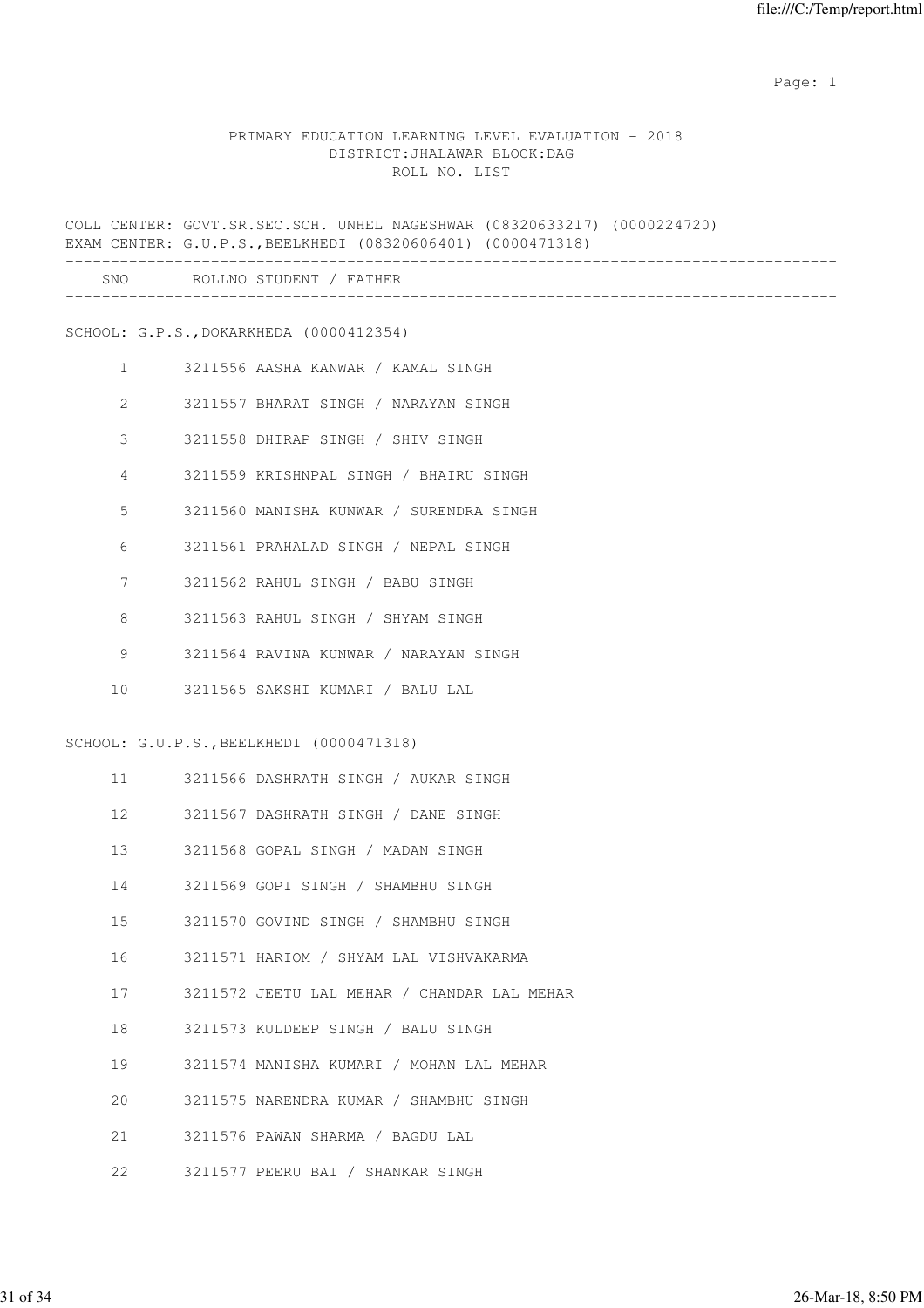## PRIMARY EDUCATION LEARNING LEVEL EVALUATION - 2018 DISTRICT:JHALAWAR BLOCK:DAG ROLL NO. LIST

COLL CENTER: GOVT.SR.SEC.SCH. UNHEL NAGESHWAR (08320633217) (0000224720) EXAM CENTER: G.U.P.S.,BEELKHEDI (08320606401) (0000471318)

|    |                                  | SNO ROLLNO STUDENT / FATHER              |
|----|----------------------------------|------------------------------------------|
|    |                                  | 23 3211578 POOJA BAI / RADHESHYAM BARETH |
| 24 |                                  | 3211579 POOJA KUMARI / SHANKAR SINGH     |
| 25 |                                  | 3211580 POOJA KUNWAR / GABBU SINGH       |
| 26 |                                  | 3211581 RADHA KUMARI / POOR SINGH        |
| 27 |                                  | 3211582 RADHA KUNWAR / KARAN SINGH       |
| 28 |                                  | 3211583 RAKESH SEN / JHUJHAR SEN         |
| 29 |                                  | 3211584 RONAK KUNWAR / LAXMAN SINGH      |
| 30 |                                  | 3211585 SATTU SINGH / KALU SINGH         |
| 31 |                                  | 3211586 SHILPA KUNWAR / SHIV SINGH       |
| 32 |                                  | 3211587 SHRAVAN SINGH / ROD SINGH        |
| 33 |                                  | 3211588 SURESH SINGH / POOR SINGH        |
| 34 |                                  | 3211589 VISHNU KUNWAR / SULTAN SINGH     |
|    | SCHOOL: GUPS, SEDRA (0000503315) |                                          |
| 35 |                                  | 3211590 ANJALI / KAILASH                 |
| 36 |                                  | 3211591 ARVIND / MUKESH                  |
| 37 |                                  | 3211592 DASHRATH / BADRI SINGH           |
| 38 |                                  | 3211593 DHARAM KANWAR / NEPAL SINGH      |
| 39 |                                  | 3211594 GOPAL / KAILASH                  |
| 40 |                                  | 3211595 HEMRAJ SEN / GOPAL SEN           |
| 41 |                                  | 3211596 PREAMCHAND / JAGDEESH            |
| 42 |                                  | 3211597 RANI BAI / KALU LAL              |
| 43 |                                  | 3211598 RANVEER / NAGU LAL               |
| 44 |                                  | 3211599 REENA KUMARI / RATAN LAL         |
| 45 |                                  | 3211600 TEENA / SANKAR LAL               |
|    |                                  |                                          |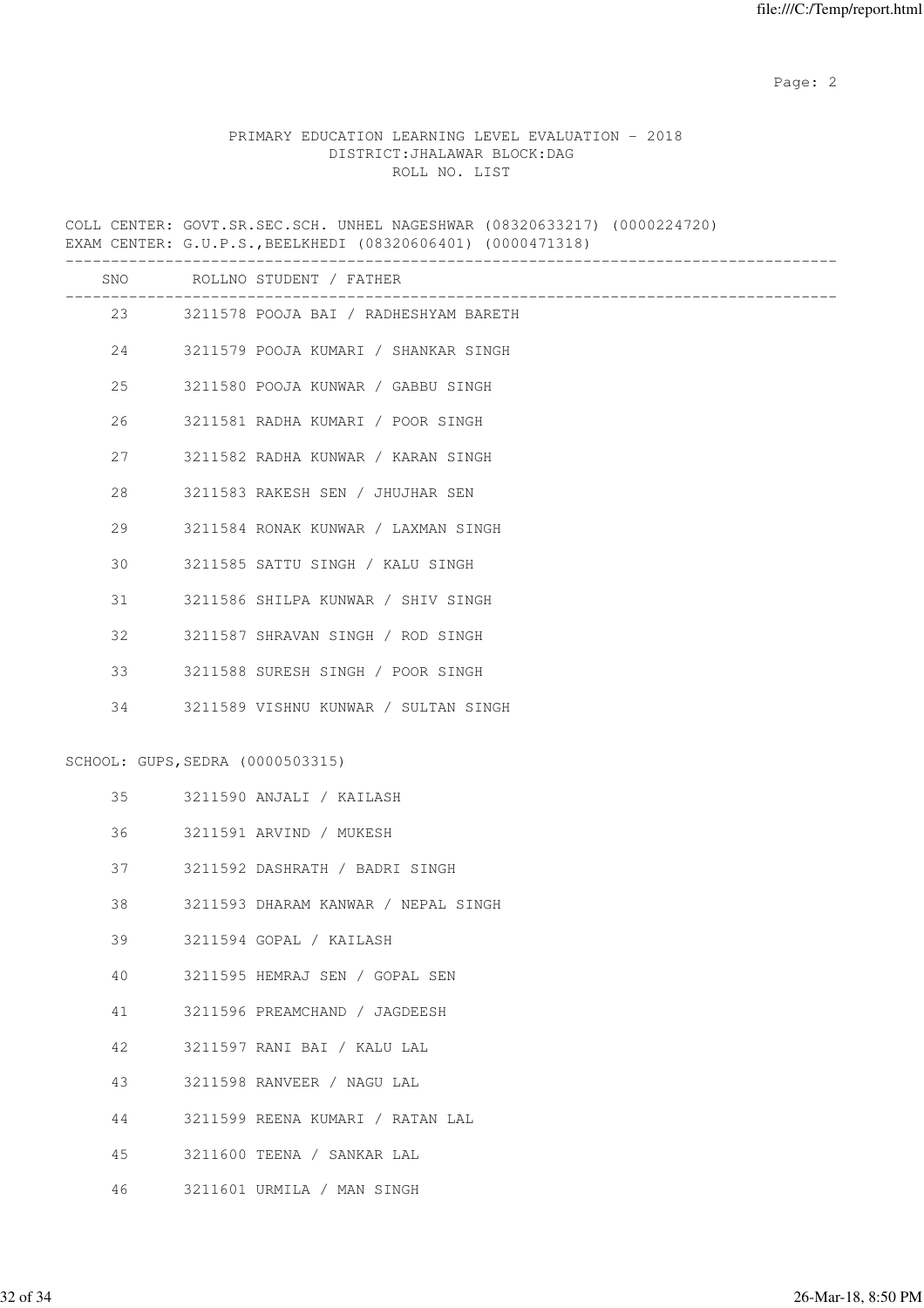Page: 3 Advanced 20 April 2014 2016 2017 2022 3 April 2017 2022 3 April 2022 3 April 2022 3 April 2022 3 April 2022 3 April 2022 3 April 2022 3 April 2022 3 April 2022 3 April 2022 3 April 2022 3 April 2022 3 April 2022 3

## PRIMARY EDUCATION LEARNING LEVEL EVALUATION - 2018 DISTRICT:JHALAWAR BLOCK:DAG ROLL NO. LIST

COLL CENTER: GOVT.SR.SEC.SCH. UNHEL NAGESHWAR (08320633217) (0000224720) EXAM CENTER: G.U.P.S.,BEELKHEDI (08320606401) (0000471318) -------------------------------------------------------------------------------------

| SNO. | ROLLNO STUDENT / FATHER           |  |
|------|-----------------------------------|--|
| 47   | 3211602 VARSHA / BASANT SINGH     |  |
| 48   | 3211603 VIJAY SINGH / MADAN SINGH |  |